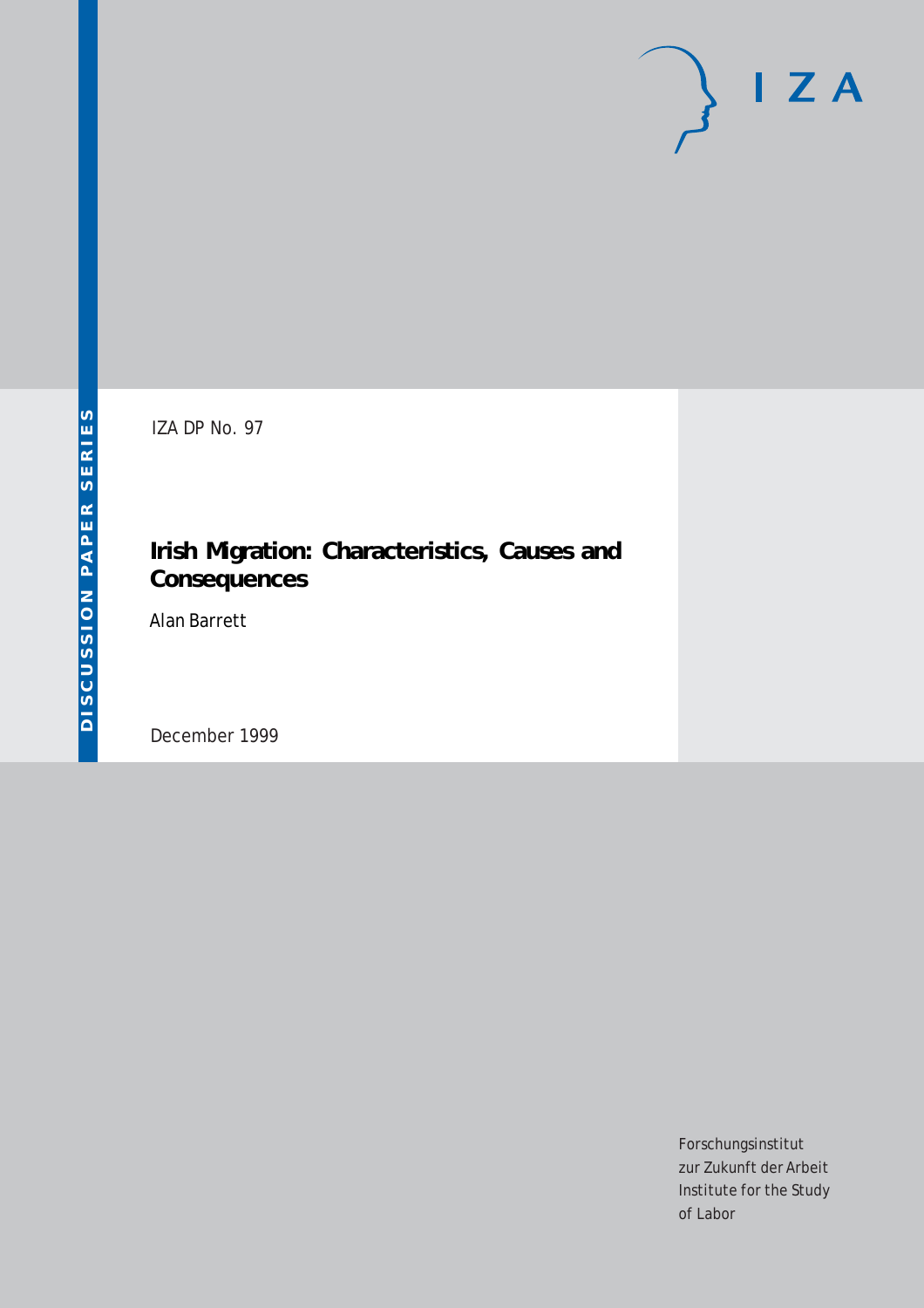# Irish Migration: **Characteristics, Causes and Consequences**

### **Alan Barrett**

Economic and Social Research Institute, Dublin, CEPR, London and IZA. Bonn

> Discussion Paper No. 97 December 1999

> > IZA

P.O. Box 7240 D-53072 Bonn **Germany** 

Tel.: +49-228-3894-0 Fax: +49-228-3894-210 Email: iza@iza.org

This Discussion Paper is issued within the framework of IZA's research area Mobility and Flexibility of Labor Markets. Any opinions expressed here are those of the author(s) and not those of the institute. Research disseminated by IZA may include views on policy, but the institute itself takes no institutional policy positions.

The Institute for the Study of Labor (IZA) in Bonn is a local and virtual international research center and a place of communication between science, politics and business. IZA is an independent, nonprofit limited liability company (Gesellschaft mit beschränkter Haftung) supported by the Deutsche Post AG. The center is associated with the University of Bonn and offers a stimulating research environment through its research networks, research support, and visitors and doctoral programs. IZA engages in (i) original and internationally competitive research in all fields of labor economics, (ii) development of policy concepts, and (iii) dissemination of research results and concepts to the interested public. The current research program deals with (1) mobility and flexibility of labor markets, (2) internationalization of labor markets and European integration, (3) the welfare state and labor markets, (4) labor markets in transition, (5) the future of work, (6) project evaluation and (7) general labor economics.

IZA Discussion Papers often represent preliminary work and are circulated to encourage discussion. Citation of such a paper should account for its provisional character.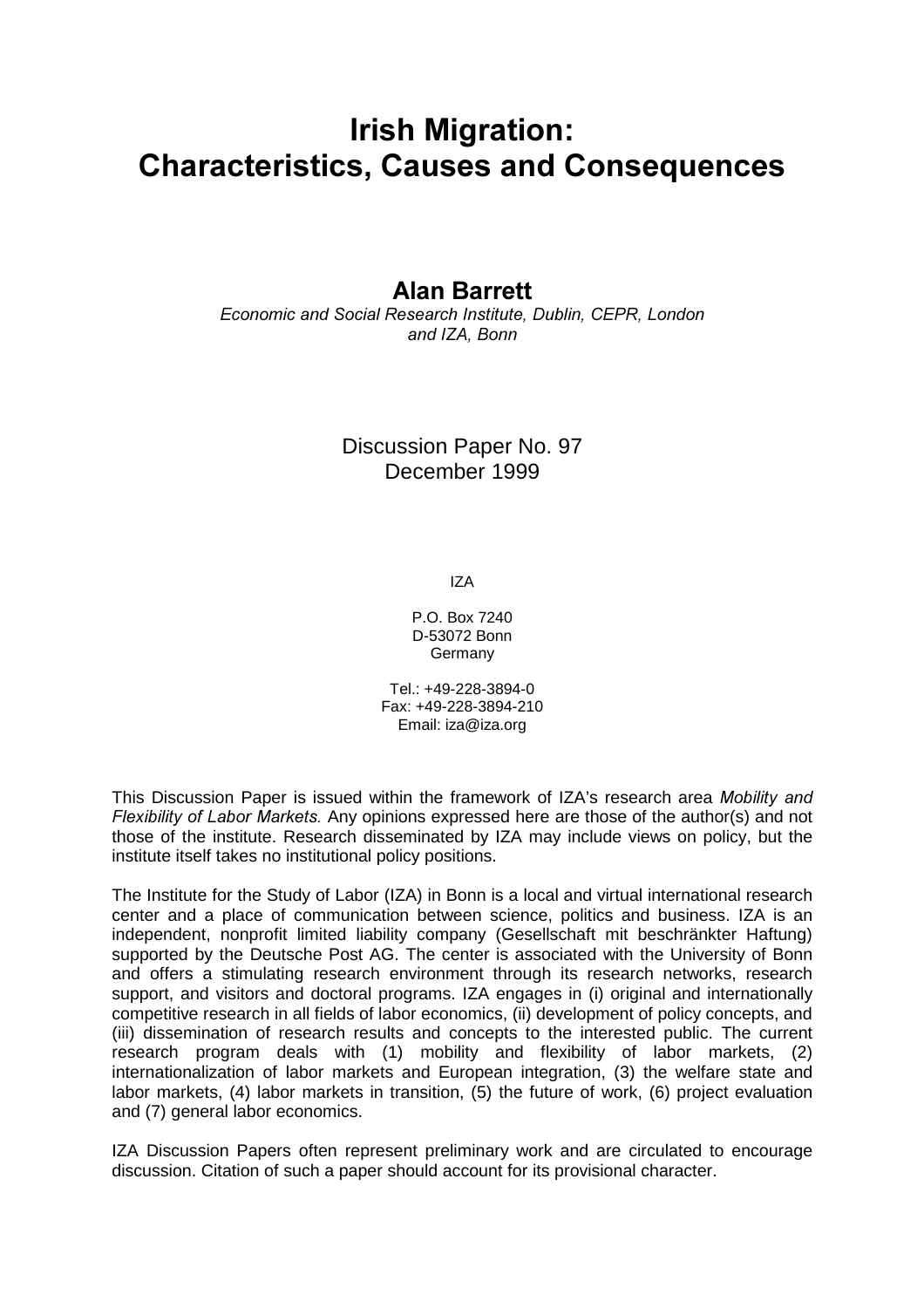IZA Discussion Paper No. 97 December 1999

## **ARSTRACT**

## **Irish Migration: Characteristics, Causes and Consequences**

The purpose of this paper is to review what has been learnt about Irish migration from the work of social scientists, largely economists. For most of its modern history, Ireland has experienced large net outflows. I discuss how the outflow was made up of lower skilled people up until the 1980s but how more recent outflows have contained more highly skilled people. Over time, the outflow has also shown shifts in its gender make-up and in the destinations of those leaving. I review the work that has been done exploring the causes of the outflow. Generally, the low level of economic development in Ireland has been responsible; however, year to year fluctuations in the size of the outflows are associated with relative changes in Irish and British labour market conditions. Finally, I consider the work that has examined the effect of the large-scale outflows. While some have argued that the low level of development was partly a consequence of emigration, other work has shown that emigration helped to improve Irish living standards. I end with the observation that the research agenda is now changing as development, and net inflows, have emerged.

JEL Classification: J15, J61

 $\overline{a}$ 

Keywords: Migration, migration policy

Alan Barrett Economic and Social Research Institute 4 Burlington Road Dublin 4 Ireland Tel: 353-1 667 1525 Fax: 353-1 668 6231 Email: Alan.Barrett@esri.ie

<sup>\*</sup> Presented to a conference entitled "European Migration: What do we know", University of Munich, November 1997.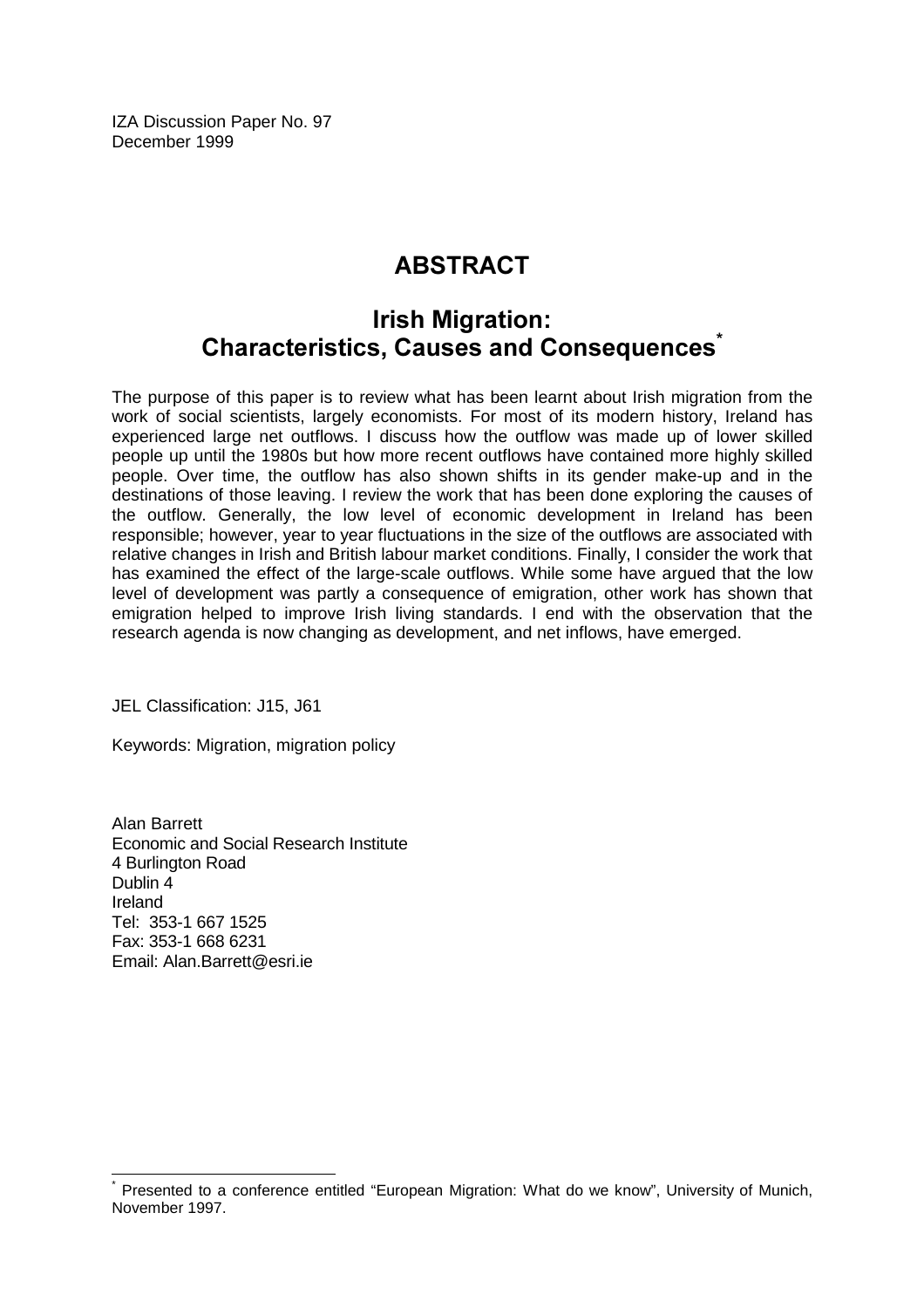#### 1. Introduction

 $\overline{a}$ 

The topic of migration, or more specifically emigration, has been of enormous importance for Ireland since the early part of the last century. Although the Famine of the late 1840s was the catalyst that prompted the large-scale exodus of the second half of the nineteenth century, O'Rourke (1995) has pointed out that 1.5 million people emigrated from Ireland between Waterloo and the Famine; this was equivalent to a rate of 7 per 1000. However, it was the Famine which generated the outflow which in turn contributed to the population of what is now the Republic of Ireland declining from 6,529,000 in 1841 to 3,222,000 at the turn of the century<sup>1</sup>. For much of this century emigration has remained high and the population decline continued until 1961. But even in the 1960s emigration continued and after a decade of unprecedented inflows in the 1970s, net outflows resumed in the 1980s.

In this chapter, we will discuss what has been learnt about the Irish migration experience through the research of economists. The Chapter is organised as follows. In Section 2, we present the most important features of the migration flow from (and to) Ireland. In Section 3, we consider the work that has been undertaken in order to identify the factors that have given rise to the migratory pattern. Section 4 contains a discussion of the work which has sought to look at Irish emigrants in their destinations. Section 5 is taken up with the studies that have asked how the large-scale emigration has affected the economy. In Section 6, we summarise what we know about Irish migration. In addition, we consider how research needs have now changed

<sup>1</sup> As discussed in O'Rourke (1995), some have argued that the outflow from Ireland would have been as high as it was, even in the absense of the Famine; however, the argument is made strongly by O'Rourke that the Famine did indeed create a discontinuity in the Irish migration experience.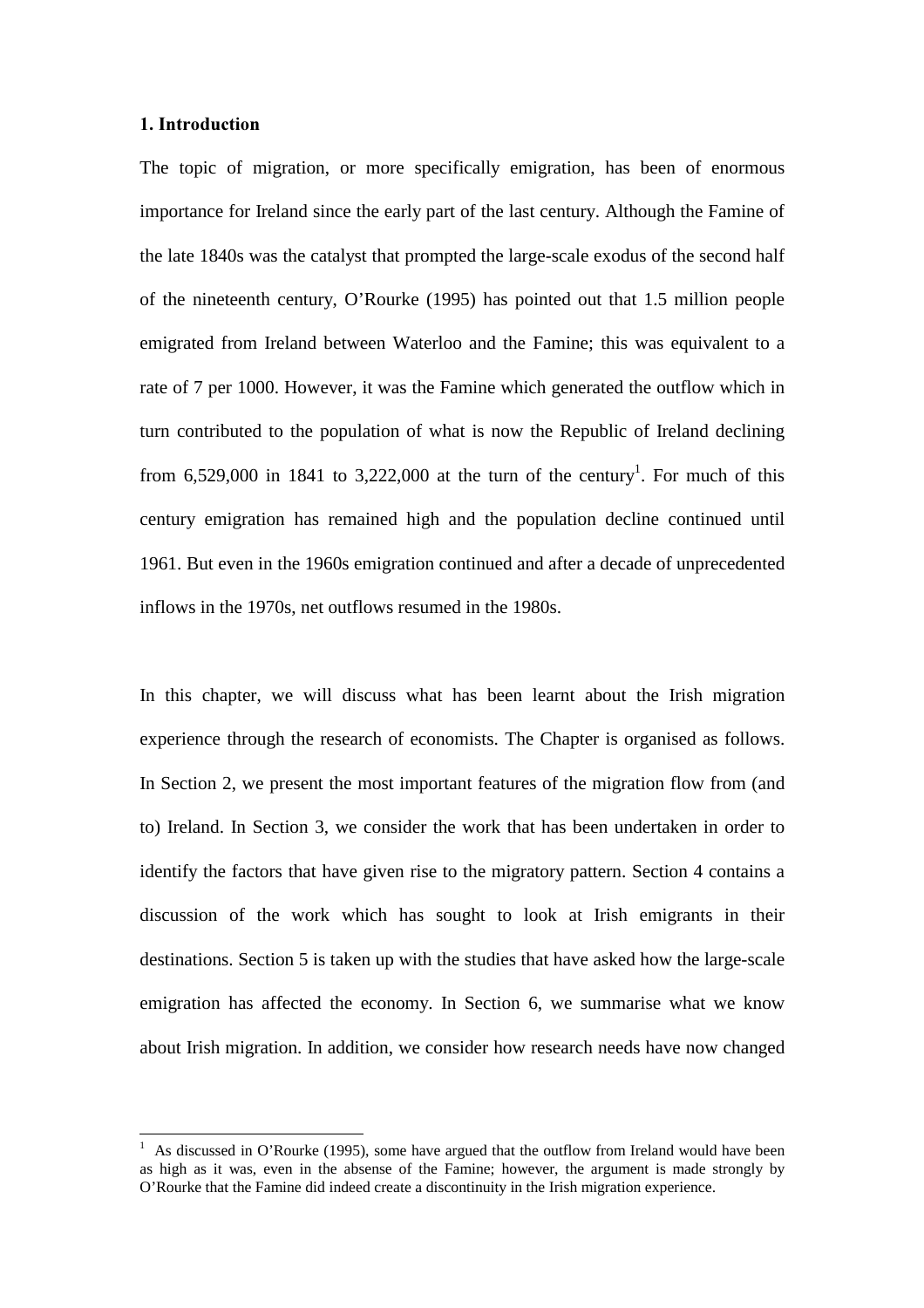somewhat, in the light of Ireland's recent economic growth and the emergence of population inflows which have accompanied this growth.

#### 2. The Migration Flow

In order to begin this examination of research into Irish migration, it is useful to take an overview of population and migration figures going back over the last century. The direction that the research has followed has been motivated by the particular realities of Irish migratory history and so some familiarity with that history will enhance our understanding of the research. In Table 1, we present statistics on population change, the natural increase and net migration for the intercensal periods from 1871 to 1996, plus the year to April 1997, and some striking points emerge.

#### Table 1 here

It can be seen from the table that between 1871 and 1961, Ireland experienced almost continuous population decline. This pattern of decline predates 1871, however; the population of Ireland was 6,529,000 in 1841 and declined continuously to a low point of 2,818,000 in 1961. What is clear from Table 1 is that this pattern of population decline arose because net migration from the area exceeded the natural increase, apart from a period in the late 1950s, up until the 1960s. And even in the 1960s, while population growth had resumed, net migration was still occurring.

Taking the figures up until the 1970s, it is clear that the research efforts would be directed at different elements of emigration. Given the turnaround in the 1970s and the emergence of net inflows, it might have been the case that efforts would have moved to looking at elements of immigration or return migration. However, with the re-emergence of large-scale outflows in the 1980s, the experience of the 1970s began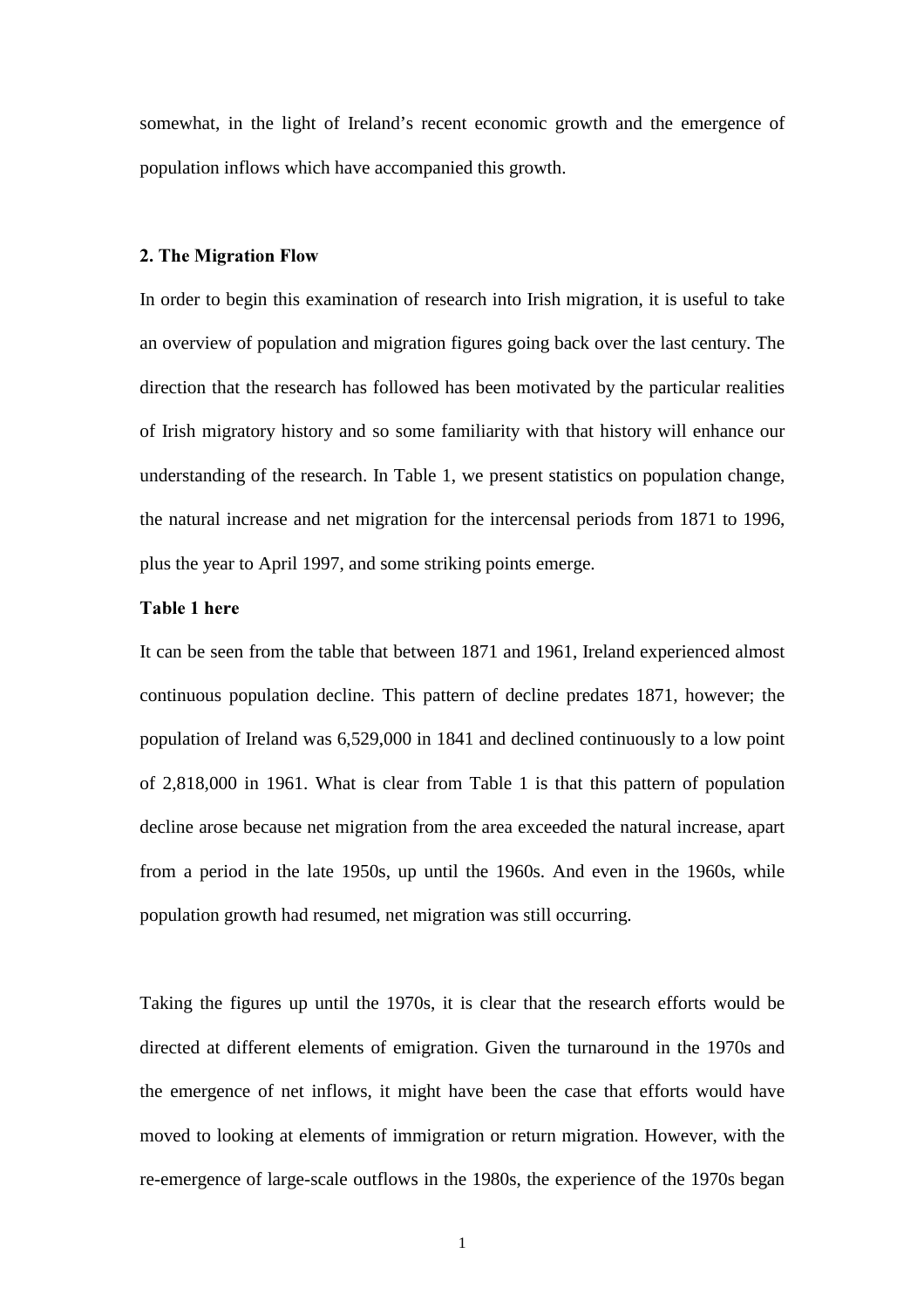to look like a temporary phenomenon and so emigration maintained its position as the focus of researchers' efforts.

The numbers in Table 1 disguise shifts that have occurred in some dimensions of Irish migration so we will briefly outline a number of these. Much of the discussion has been taken from NESC (1991), O'Gràda and Walsh (1994) and Sexton (1996).

#### Destination

With regard to the destinations of Ireland's emigrants, a major shift occurred at the beginning of the 1930s. For much of the last century, the majority of Irish emigrants went to the United States; between 1880 and 1921, 87 percent of emigrants went to the United States whereas only 10 percent went to Britain. The Great Depression reduced the employment opportunities available to emigrants and so the Irish began to go to Britain in greater numbers. It is estimated that by the late 1940s over 80 percent of the outflow went to Britain and this continued into the 1970s. The proportion going to Britain has dropped since but it was still the main destination for most Irish emigrants in the 1980s. The most recent figures, however, show the British share to have fallen to 44 percent; the shares to other destinations are as follows: rest of the EU, 14 percent; USA, 14 percent; rest of the world, 27 percent (Central Statistics Office  $1997)^2$ . The dominance of Britain as the destination of Irish emigrants in recent decades is reflected in the research which will be discussed below.

 $Sex$ 

<sup>&</sup>lt;sup>2</sup> The resumption of sizeable emigration to the United States is partly related to an increase in illegal immigration, especially in the 1980s, and also to the visa lotteries which the United States government have run since the late 1980s. A large number of visas were specifically reserved for Irish nationals in the lotteries. Barrett (1996) presents evidence on the skill levels of the lottery immigrants relative to other immigrants for Ireland and eight other countries.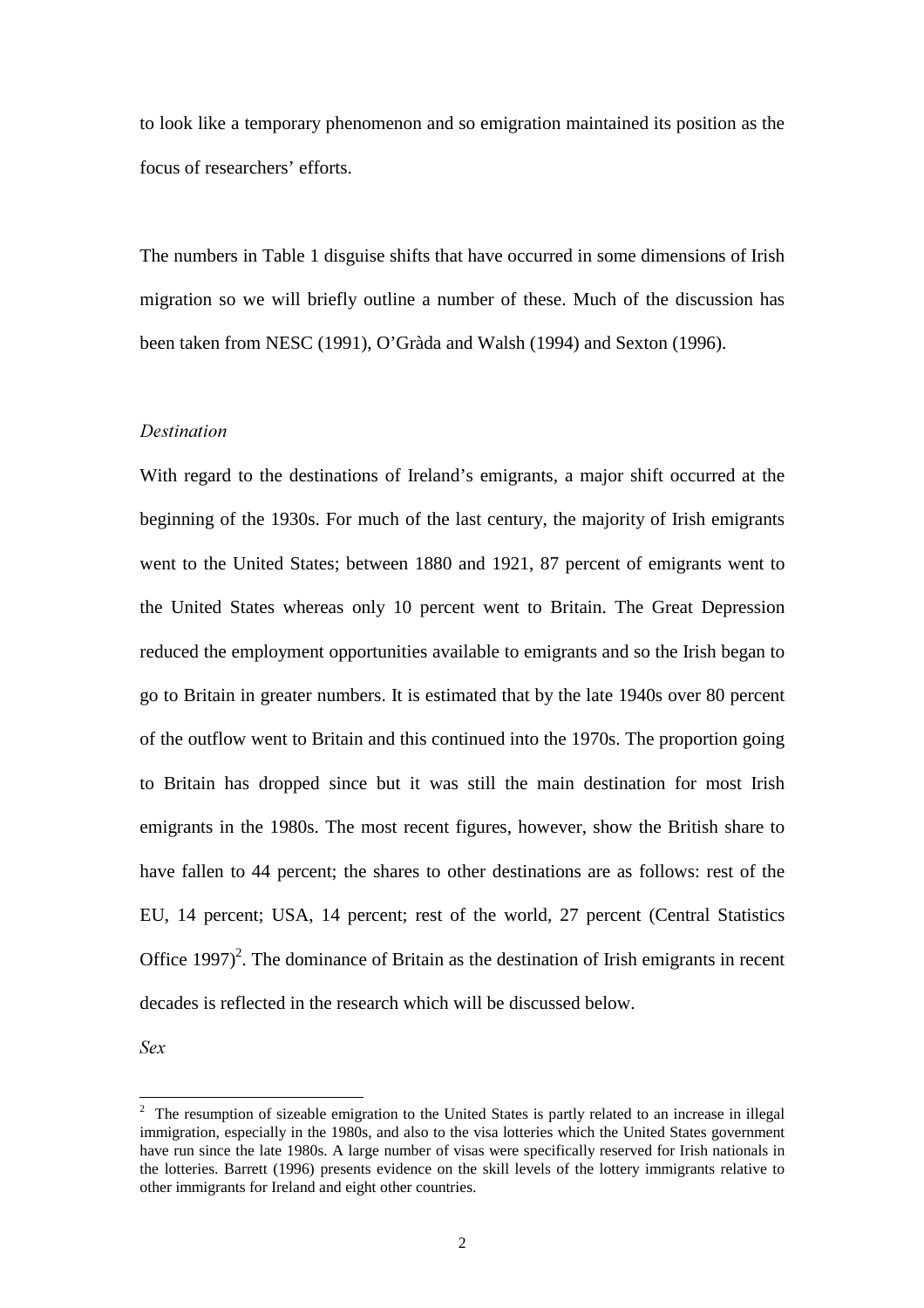If ones takes a long term look at Irish migration, there appears to be a balance across the sexes in terms of numbers emigrating. However, during certain sub-periods, there were notable imbalances between the sexes, as can be seen from Table 2.

#### Table 2 here

In the late nineteenth century the numbers of males and females in the net outward flow was about equal. But in the twentieth century there were some interesting imbalances. In the period 1936-46, the net outflow was mainly male and this can probably be explained by the nature of the opportunities which arose during the war. Immediately after this period, females were the dominant group in the net outflow; this was probably related to the fact that many women may have delayed their migration. In the 1950s, the dominance of men in the outflow returned. It has been argued that this was probably related to the contraction in male employment over the period. In a similar way, the 1960s saw a greater expansion in male employment and a rise in the female outflow again, relative to the male outflow. The 1960s was also a period during which restrictions on women's entry and continued presence in the labour force continued and this may have contributed to the greater female outflow. The net inflow of the 1970s contained a relatively higher number of males. The 1980s male outflow was again employment related in that, like the 1950s, the numbers of male job loses was greater than the number of female job loses.

Age

In order to see the age distribution of the net migration, consider Table 3.

#### Table 3 here

For most of the periods of net outflows, it can be seen that the outflow is concentrated in the 15-24 year age category and so emigration is a young person's pursuit. In the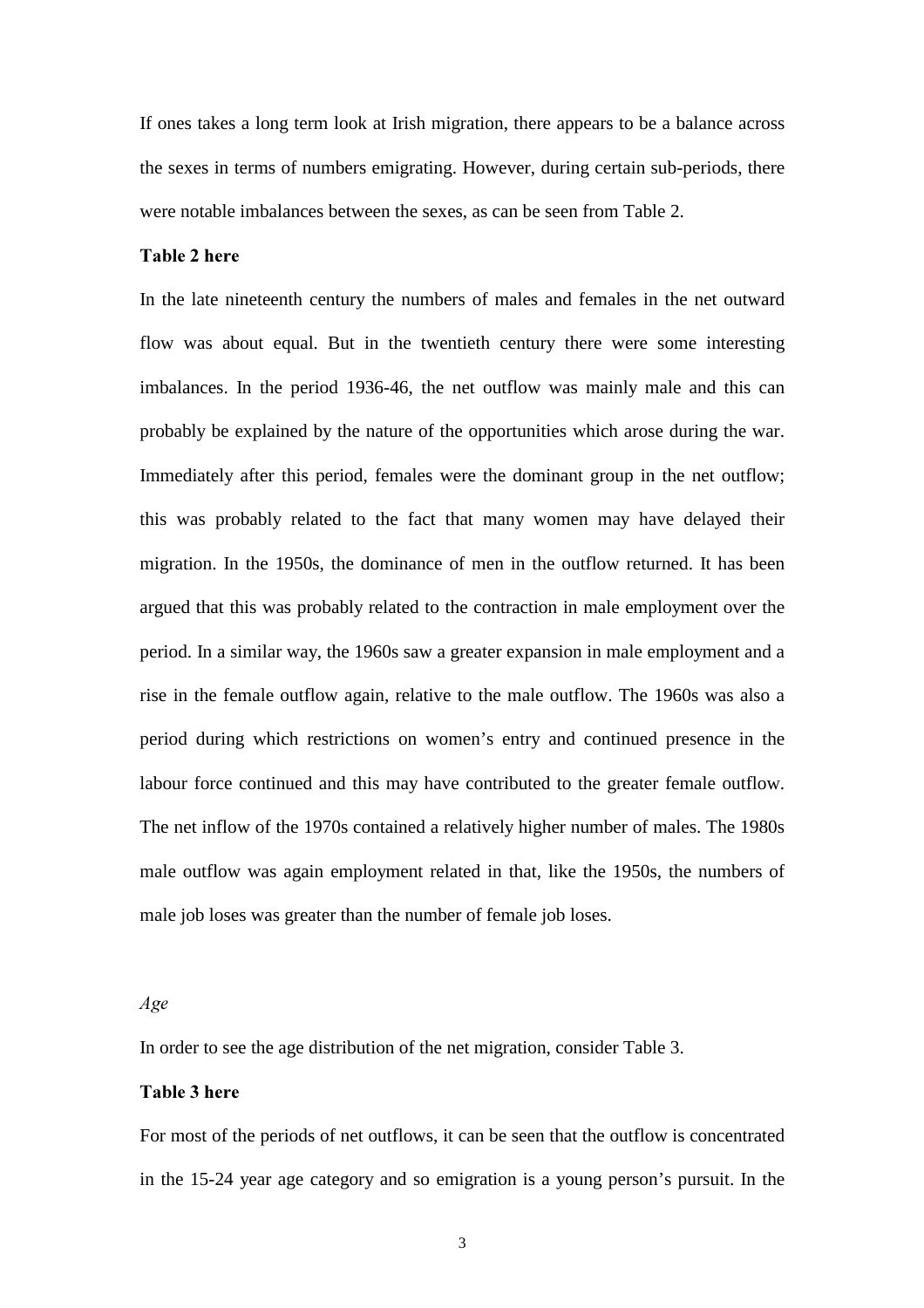1950s, however, during a period of very depressed economic activity, the numbers emigrating in the 25-34 age category were almost equal to those in the 15-24 age band. Another noteworthy point arises in the 1960s. Even though there is a net outflow, it can be seen that there was an inflow of those in the 35-44 age band and in the 0-14 age band. What this points to is older emigrants returning with families. This is seen more strongly in the 1970s; the net inflow is made up of the very young (0-14) and those over 35. We also see in the 1970s that even in a period of net inflow, emigration was an option still being exercised by those in the 15-34 age group.

#### Education/Occupation

In spite of its obvious relevance from a national economic viewpoint, for many years there was practically no systematic information on the occupational and social structure of the net outflow. However, O'Gráda and Walsh (1994) make the point that the scale of emigration in the 1940s and 1950s was sufficiently large as to make it broadly representative of society at large. As such, many of the emigrants in this period would have been rural and unskilled. This is borne out by figures from the 1940s which show that 73 percent of the male emigrants were in either agricultural or unskilled occupations, while 57 percent of the female emigrants were in domestic service (Commission on Emigration, 1956).

O'Gráda and Walsh (1994) also argue that the change in the structure of occupations between 1946 and 1971 point to a continued outflow that was largely unskilled. Most of the contraction in employment over this period occurred in low-income occupations. As the level of unemployment did not increase in this period, it appears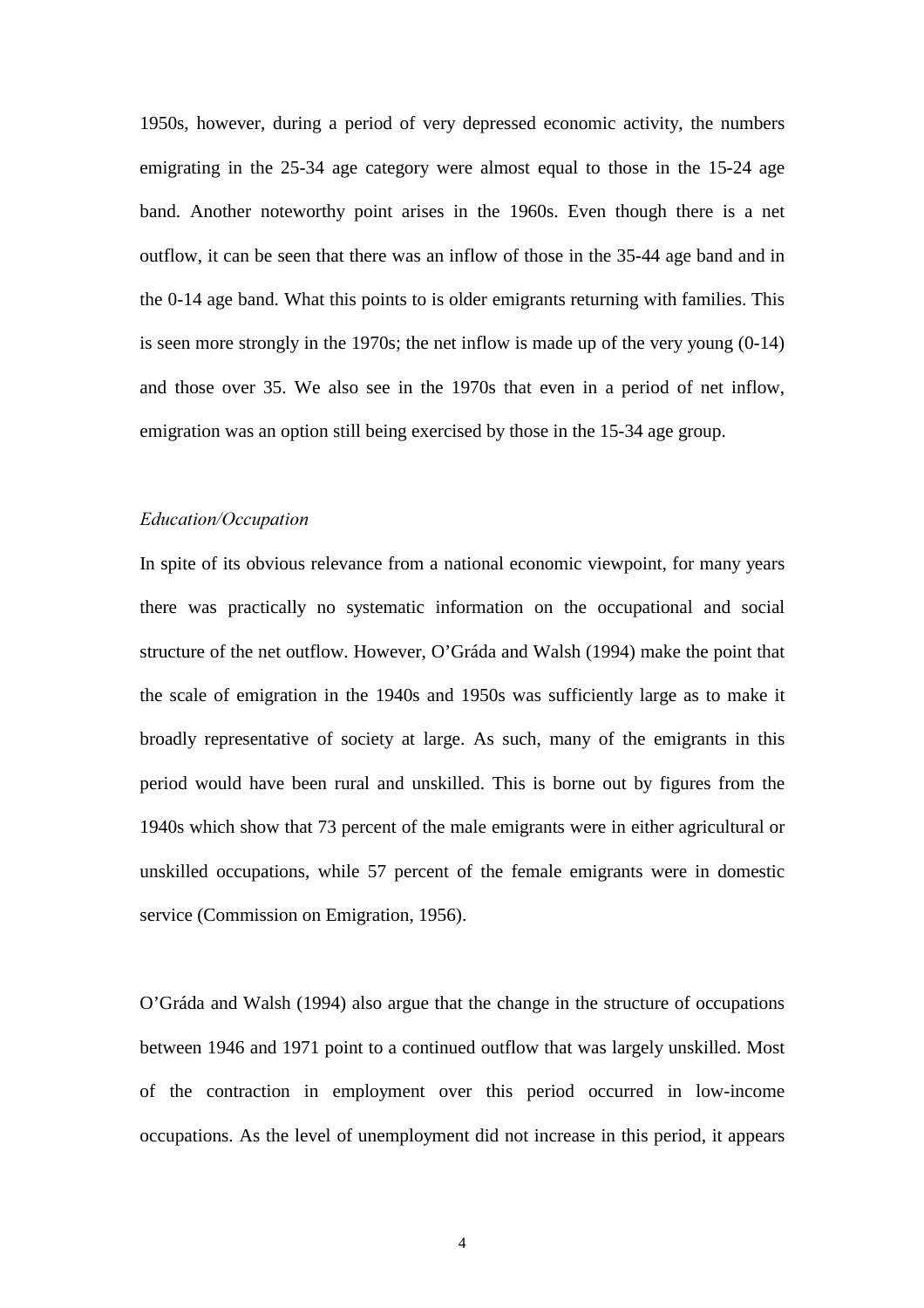highly likely that those who would have occupied low skilled jobs in Ireland, had they been available, emigrated.

With rising levels of educational attainment in Ireland in the late 1960s and 1970s, an emigrant stream that was representative of society would have shown increasing skill levels. An analysis of the social-group make-up of the gross outflow in 1987-88 provided evidence that the outflow was indeed representative of Irish society (NESC, 1991, based on data from the Labour Force Survey of 1988). This analysis was based on the social group of the emigrant's head of household and so did not address directly the skill level of the emigrants themselves. In order to find some evidence on this point, we can look at Table 4 which is taken from O'Gráda and Walsh (1994).

#### Table 4 here

From this table we can see that in the 1980s the proportion emigrating of those who have acquired a third level qualification is higher than the proportion emigrating who leave school after second level. As such, there is evidence that the outflow may have become selective of the more highly skilled in the 1980s, thus altering the character of Irish emigration. Two qualifying points should be made. First, it could be that the second level school leavers may emigrate after a period of time has elapsed, whereby they may not have been captured in the numbers shown in Table 4. Second, although a high proportion of graduates may have emigrated in the 1980s, there is a belief that many of them ultimately returned thus reducing concerns about the extent to which Ireland was experiencing a "brain drain".

To summarise, in the earlier part of the century Irish emigrants were most likely to go to the United States; however, from 1930 onwards, Britain became the primary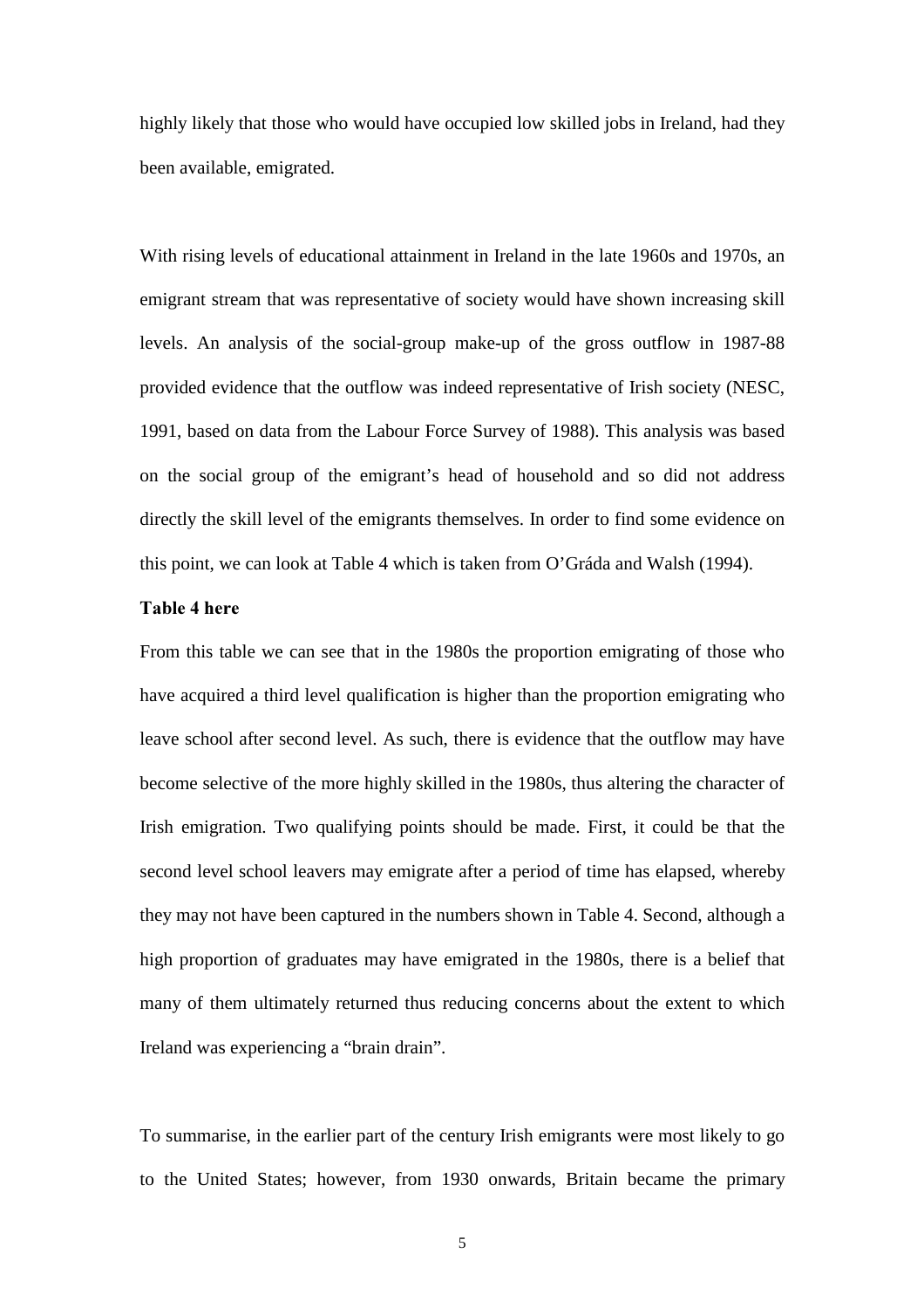destination. Over time, there has been a balance between the proportions of males and females emigrating, although in certain sub-periods, there have been imbalances. Emigrants have typically been in the 15-24 year age bracket, although at times of particular economic depression older individuals have left also. Finally, whereas before the 1970s emigrants would have been largely unskilled, reflecting the population in general, emigration in more recent years has been more skilled in nature. This is partly because of improved educational levels in Ireland, but it may also be because emigration became more selective of the better educated<sup>3</sup>.

#### 3. The Factors behind the Migration Flow

From the previous section it is clear that Ireland has experienced significant population outflows for many decades. In this section, we will look at the factors which have generated this outflow. Taking a broad overview, NESC (1991) identified a number of factors which combined to produce the outcome. For much of the twentieth century, Ireland's economic development lagged behind that of other countries. Ireland also had a relatively high birth which put pressure on labour supply. Irish people had ready access to the United States in the earlier part of the century and continue to have ready access to Britain. They have also had a network of previous emigrants who could ease the transition to life in the destination country. Given the combination of these circumstances, it is not surprising that the outflow occurred.

NESC (1991) and others have taken a more rigorous look at the factors which have generated the migration stream and it is to these studies that we now turn. The studies

<sup>&</sup>lt;sup>3</sup> The higher education levels of more recent Irish emigrants will be seen again in Section 4 when the characteristics of Irish people in their destinations are considered. The 'education selection' effect will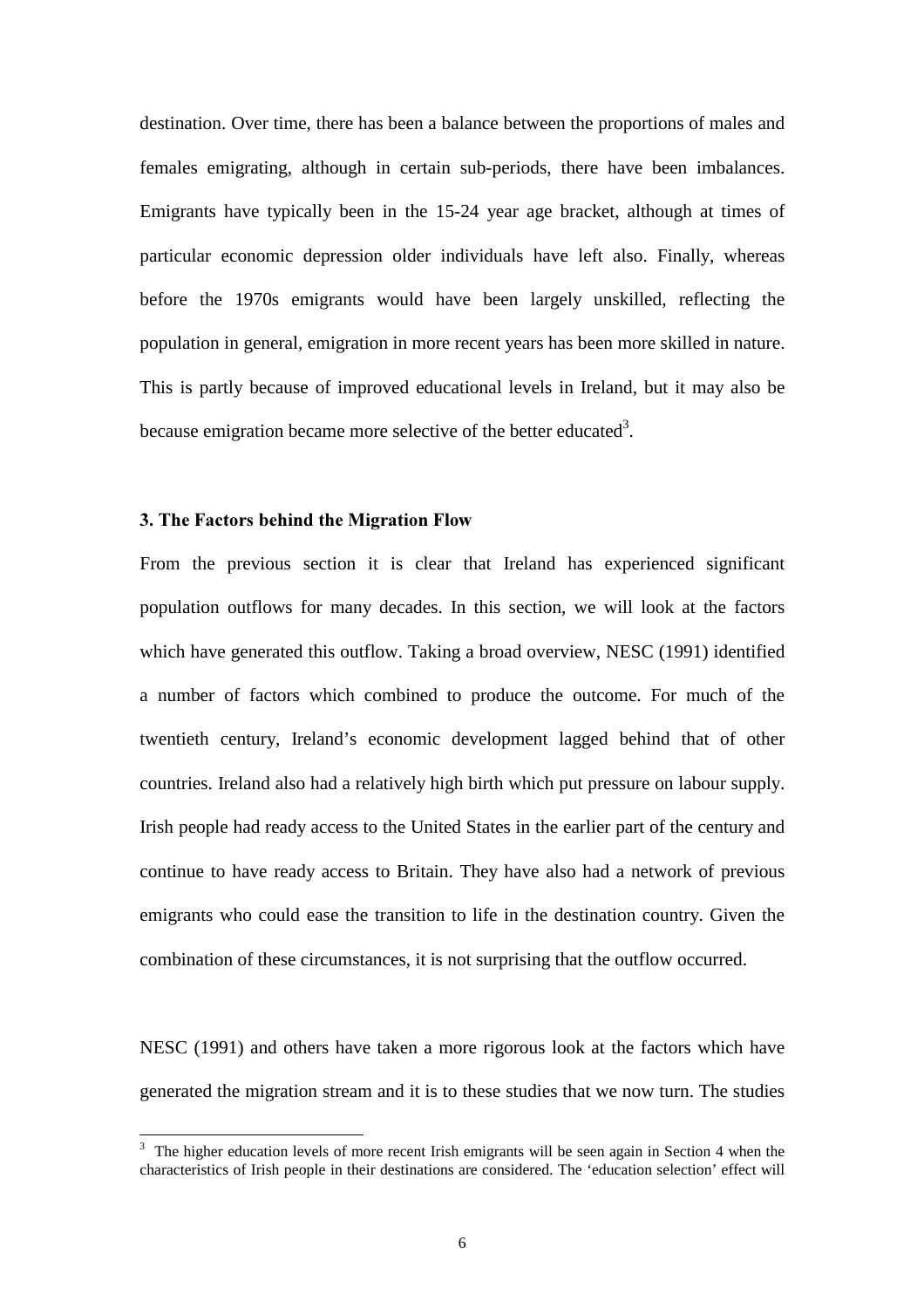in this area can be broken into two types, those which have viewed the issue from a macro perspective and those which have pursued a micro perspective. We will consider each group, and the lessons derived from them, in turn.

#### A. Macro-studies

 $\overline{a}$ 

To be precise, the studies in this sub-section are generally concerned with the determinants of year-to-year fluctuations in net migration and not with migration determinants per se. They all show that the Irish and British labour markets are closely linked because of the migration mechanism and focus on how migration responds to differences in labour market conditions between Ireland and Britain. Clearly, it is also the case that labour market conditions in Ireland would have responded to migration so in a sense the focus of the studies is incomplete. In Section 5 below, the issue of how migration affected Ireland will be considered.

An early study of the determinants of year-to-year fluctuations in Irish migration is that of Walsh (1974). The general approach adopted by Walsh in this paper has been followed by others so it is useful to outline the approach in some detail. His starting point is a model of the following form:

$$
M_{ijt} = \alpha + \beta_l Y^*_{it} + \beta_2 Y^*_{jt} \tag{1}
$$

$$
M_{jit} = \alpha' + \beta_l Y^*_{it} + \beta_2' Y^*_{jt} \tag{2}
$$

$$
N_{ijt} = (\boldsymbol{\alpha} - \boldsymbol{\alpha}') + (\boldsymbol{\beta}_l - \boldsymbol{\beta}_l') \boldsymbol{Y}_{it}^* + (\boldsymbol{\beta}_2 - \boldsymbol{\beta}_2') \boldsymbol{Y}_{jt}^* \qquad (3)
$$

where  $M_{\text{lit}}$  is the gross migration flow from country i to country j in period t,  $N_{\text{lit}}$  is the net flow between the two countries and  $Y^*_{it}$  is a measure of the expected lifetime

also been seen again, in Section 3, part B, when studies looking at the determinants of emigration are explored.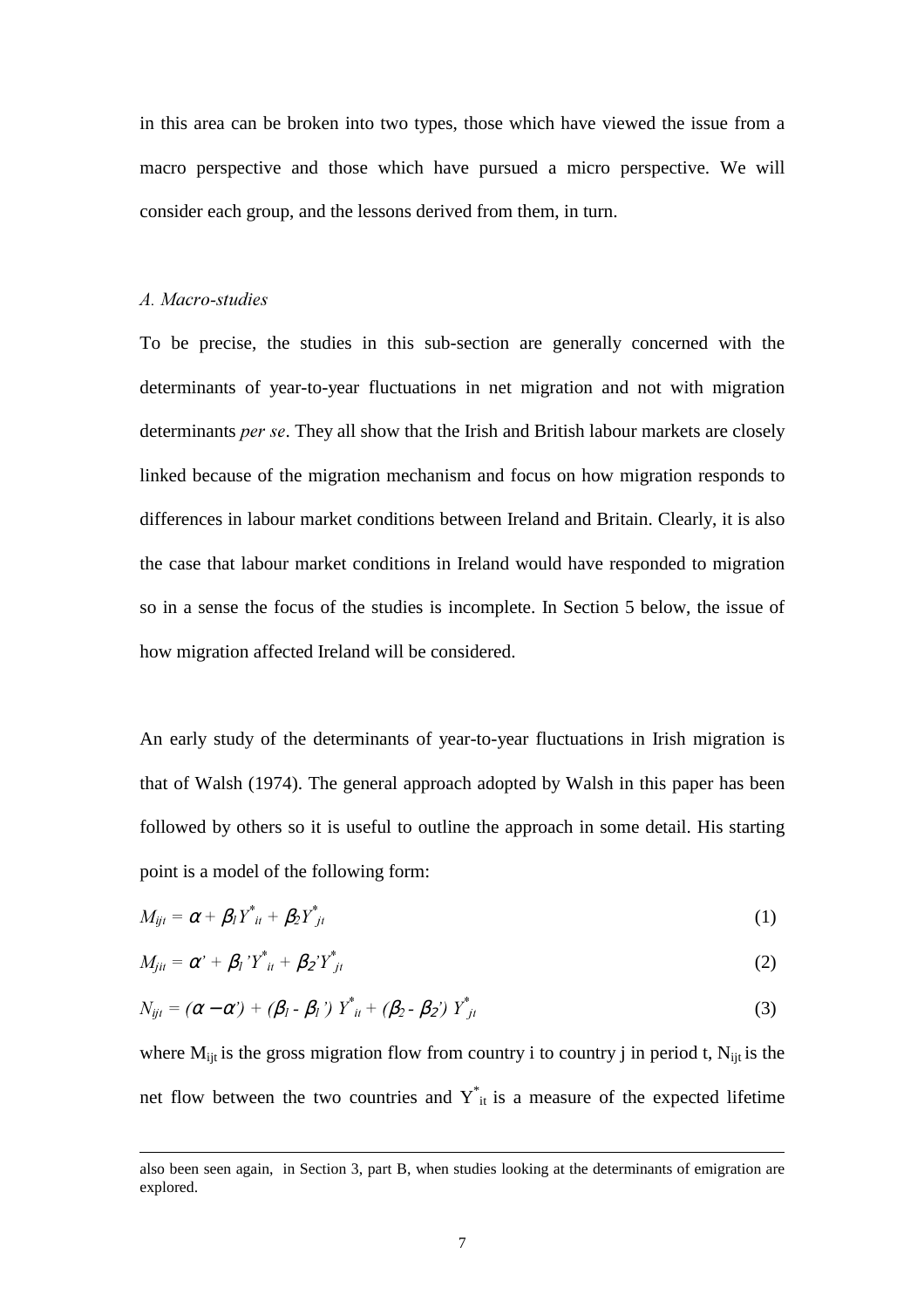income that would accrue to an individual in location i. Equation (3) can therefore be interpreted as saying that the net migration flow will depend on relative labour market conditions in the two countries.

Walsh's purpose was to establish how best to estimate a reduced-form model of the type described by Equation 3. In particular, he was interested in establishing if the expected income terms should be entered as ratios, levels or differentials and how the expected income term should be specified. For current purposes, however, our interest arises from what his results say about Irish migration.

Walsh estimated various forms of Equation (3) using data on the net migration flow from Ireland and wage and unemployment data from Ireland and Britain for the period 1951 to 1971. While some of the net migration flow may not have been to or from Britain, it will be remembered from Section 2 that the vast bulk of emigration during this period was to that destination. His results show that Irish net migration was responsive to relative labour market conditions in Ireland and Britain, with both wage differentials and unemployment differentials appearing to be significant in the estimated equations.

The empirical approach in Walsh (1974) suffered from a particular weakness. The net migration equations were estimated using ordinary least squares; however, as mentioned in the paragraph introducing this sub-section, it is most improbable that variables such as Irish wages and Irish unemployment were exogenous. In order to overcome this problem, it would be necessary to estimate the net migration as part of a simultaneous system. Geary and McCarthy (1976) present an early attempt to do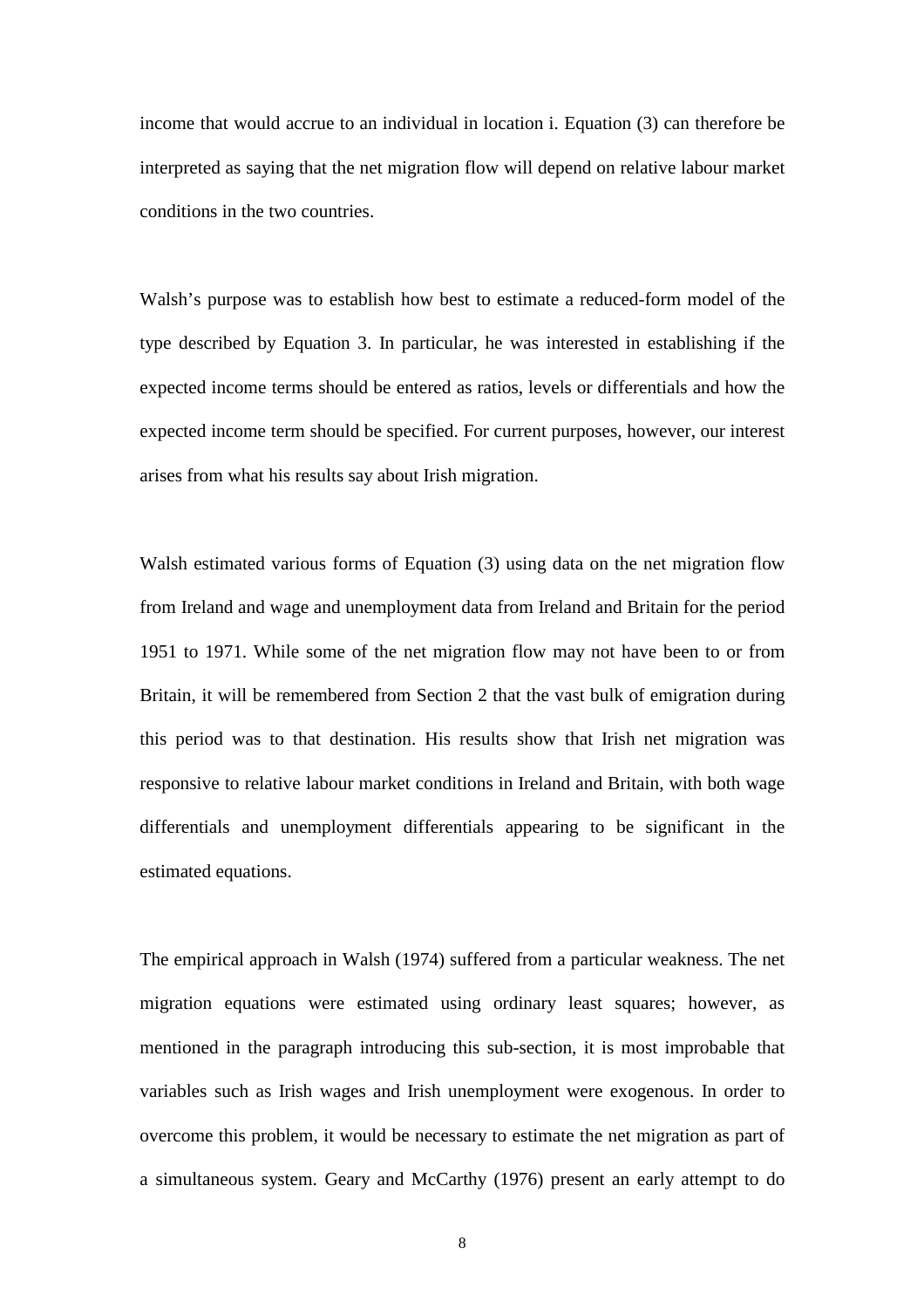this. In this paper, Geary and McCarthy are attempting to develop an econometric model of price and wage inflation in a small open economy. They include a migration equation in their system and estimate it using Irish data from the period 1951 to 1971. The results of their estimation are similar to Walsh's in that net migration responds to differences in the unemployment rate between Ireland and Britain and to differences in wage rates.

While the papers of Walsh (1976) and Geary and McCarthy (1976) demonstrated that Irish net migration was responsive to relative labour market conditions in Ireland and Britain, it was subsequently shown that the migration equations which they had estimated suffered from instability and were not very useful in predicting migration flows. Keenan (1981) re-estimated the migration equations from these earlier papers, along with some specifications from other papers of this type, and uncovered this instability. Hence, although the link between the Irish and British labour markets had been established empirically, the task remained of refining the modelling of Irish migration.

One contribution to this migration equation specification issue is contained in the paper of Geary and O'Gráda (1989). The innovation introduced by them was to incorporate tax and welfare considerations into the expected income term. They define a variable, labelled the 'retention ratio', as follows:

$$
RET_i = UR_i, RR_i + (1 - UR_i)(1 - t_{2i})(1 - t_{1i})
$$
\n(4)

UR is the unemployment rate, RR is the replacement rate,  $t_2$  is the employee social insurance contribution rate and  $t_1$  is the income tax rate. RET is therefore the expected proportion of a pound of gross income retained by the individual. Expected income is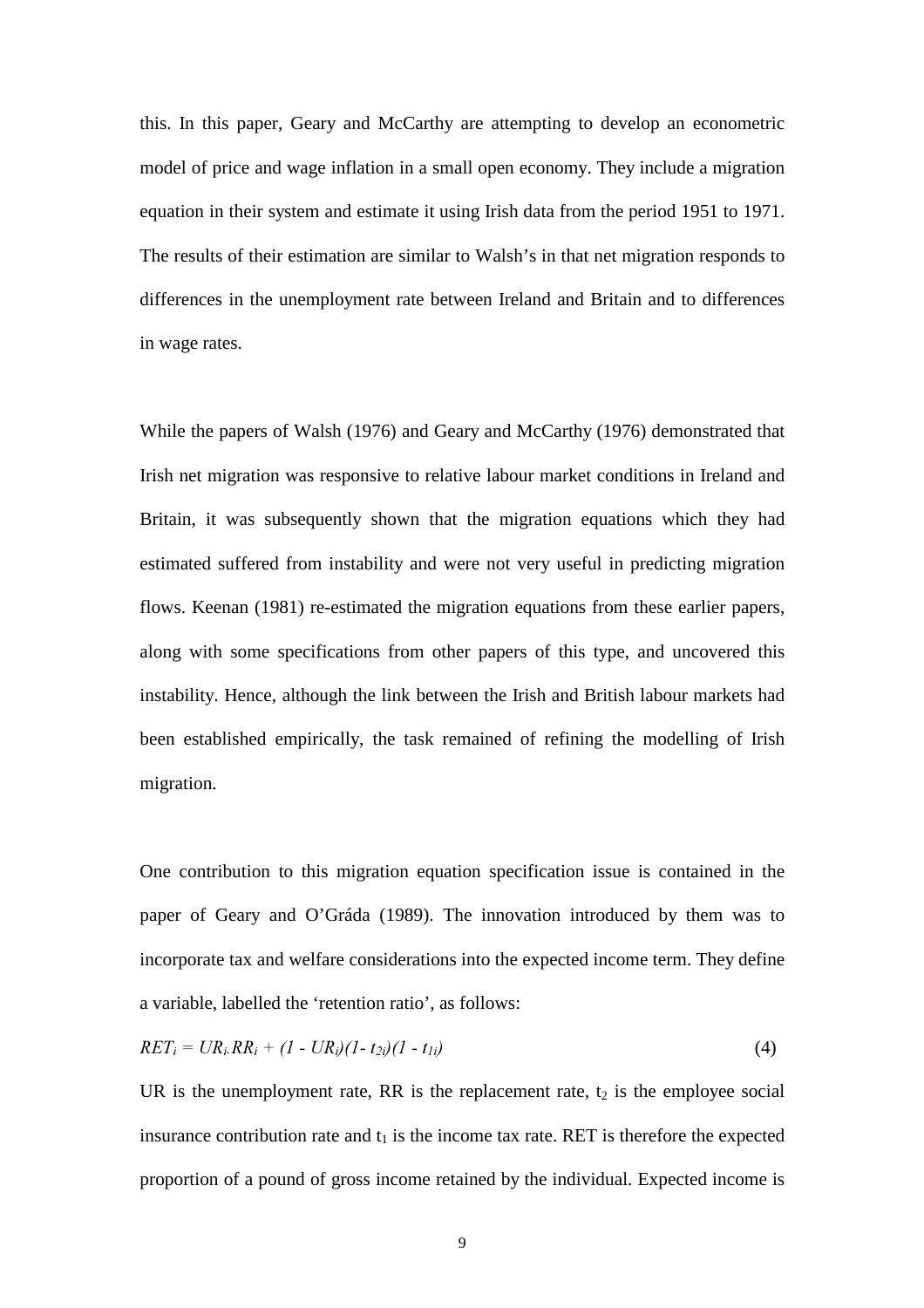then defined as RET multiplied by average earnings. The ratio of UK to Irish expected income (labelled RELY) is then entered into the migration equation, as follows:

$$
M = b_0 + b_1 RELY + b_2M(-1) \tag{5}
$$

where  $M(-1)$  is the lagged dependent variable.

Geary and O'Gráda concluded that the estimation of an equation specified in the manner just described generated a "strong, well-behaved and stable relationship". While this element of their work was later called into doubt (see below), they nonetheless uncovered a dimension to the Irish migration story which was of considerable importance in the 1980s, i.e. the tax and welfare dimension (again, see below).

The most recent attempt at estimating migration equations is in O'Gráda and Walsh (1994) so we will present their results:

#### Table 5 here

The dependent variable used is once again aggregate net migration. WDIFF and UEDIFF are the gaps between Irish and UK wages and unemployment rates. In specification (4), an alternative wage gap term is used, HTWDIFF, which is defined as follows: [WIR(1 - URIRL) - WUK (1- URUK)]. A dummy variable is also included to capture the years in which there was net inward migration (DUM70S); T is a time trend. All but one of the equations is estimated over ther period 1953 to 1990. The results show again how Irish migration is determined by relative labour market conditions. They also show that the unemployment term is more precisely estimated and that the elasticity associated with the unemployment coefficient is greater than that of the wage coefficient. Finally, they re-estimated equations of the Geary and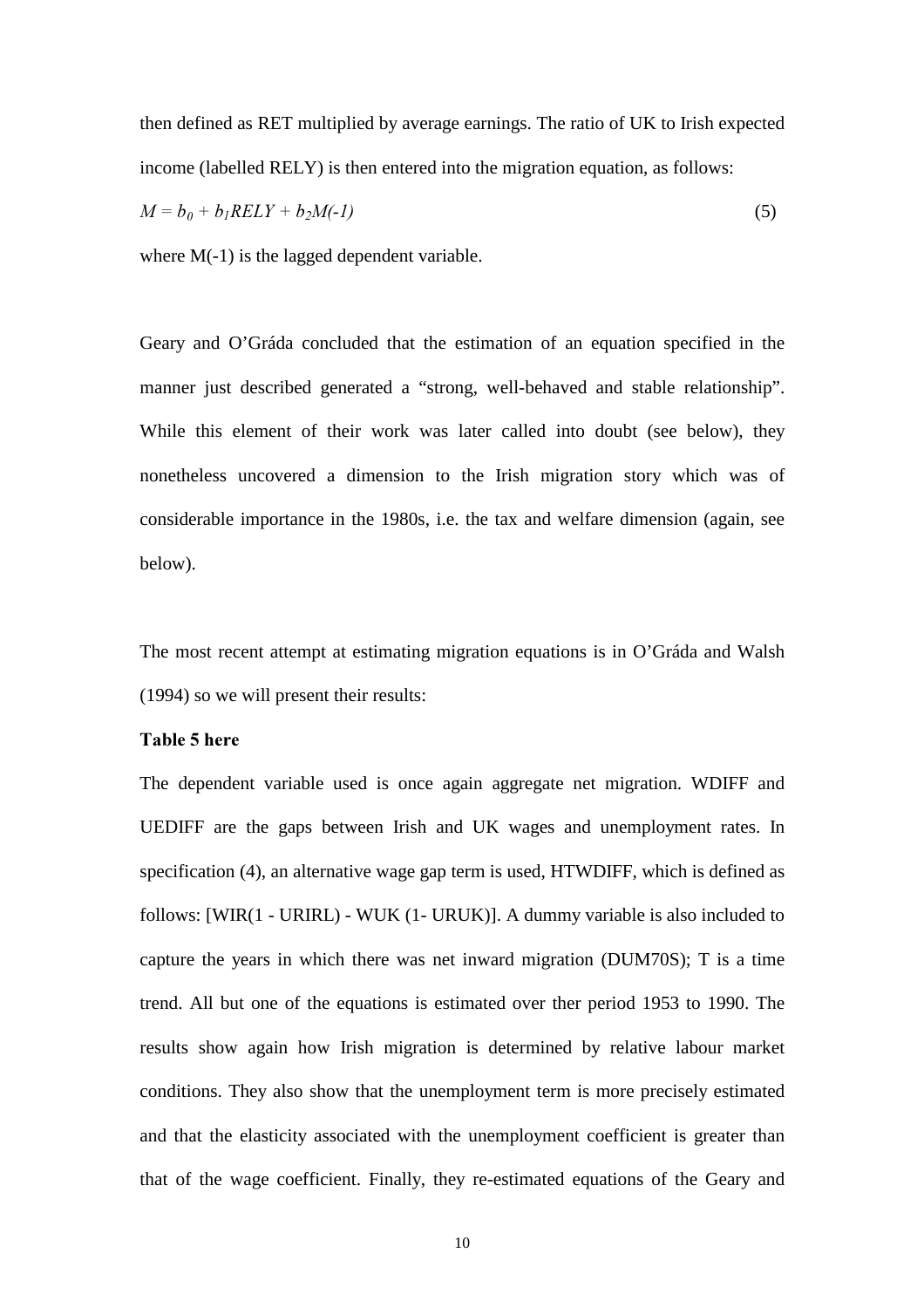O'Gráda (1989); from their results it appears that the more traditional specifications perform better.

The problem identified by Keenan (1981) remains in that estimated migration equations continue to perform poorly in predicting the migration flow. Nevertheless, in building macro-models of the Irish economy, the crucial importance of including a migration equation is still argued (Barry and Bradley, 1991). The migration mechanism is a core element of the functioning of the Irish economy and so any attempt to provide an overview of the working of the economy must include migratory considerations. As menioned above, in Section 5 the wage/unemployment/migration link will be returned to when the effect of emigration on Irish wages and unemployment rates are assessed.

#### B. Micro-studies

A regularly recurring theme in the literature on Irish migration is the lack of data on those who left. Hence, in trying to gain insights into the mass exodus from the perspectives of the individuals who left, the sources are extremely thin. A handful of studies do, however, exist and so we will distil the lessons from them.

The most comprehensive study of the migratory decisions in the 1960s is that of Hannan (1970). In 1965, Hannan set about interviewing over 500 young people in a rural part of Ireland. The area selected was typical of many rural areas at the time in that it had experienced significant outflows over a long period. The young people were selected in such a way that they were at a stage where they had begun to think about their futures and whether they would remain in the area or not. They were asked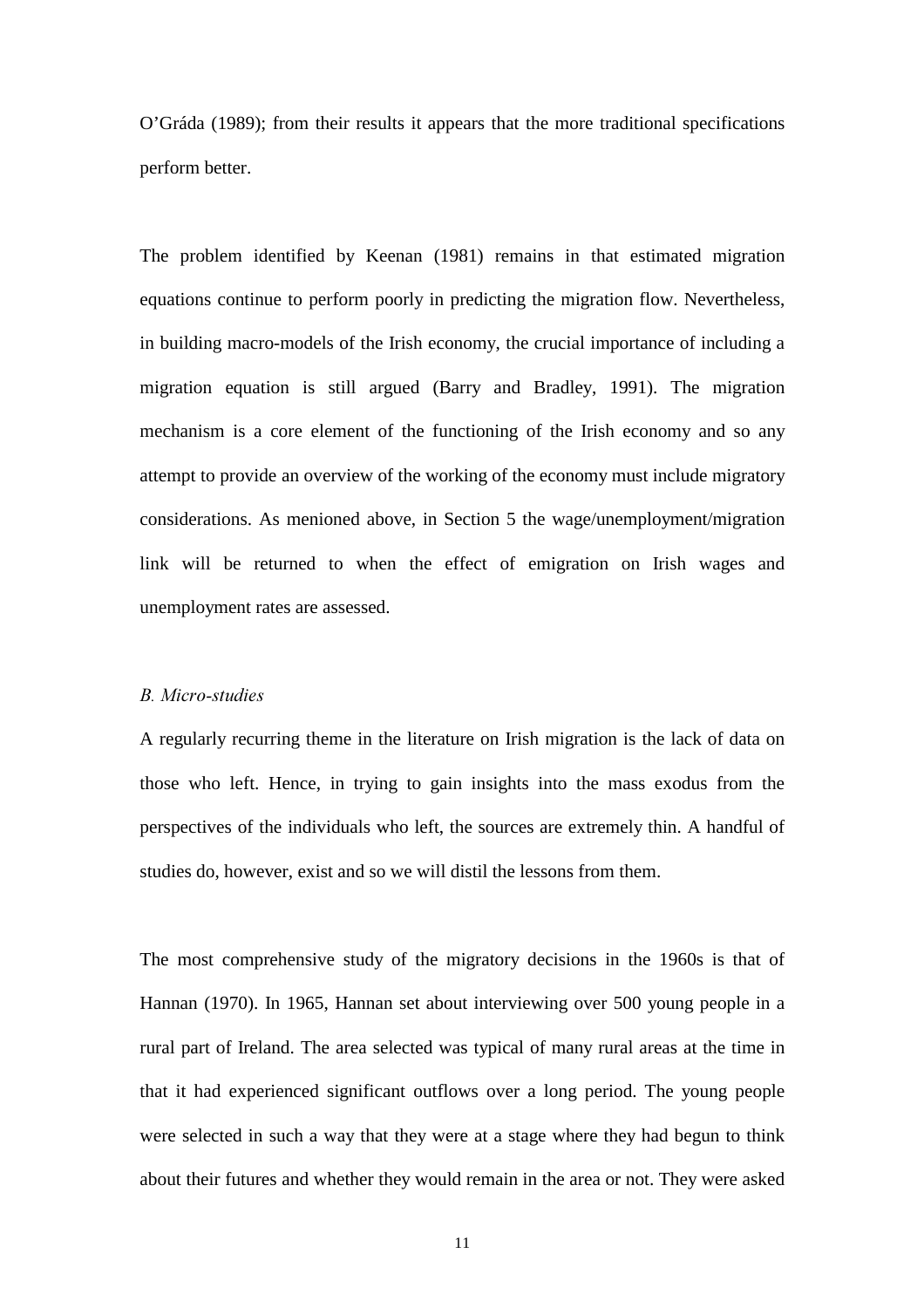a range of questions which sought to ascertain such things as their attitudes to their community, their ambitions and aspirations, along with background characteristics such as social class, parents' education levels etc.

Hannan's first task was to establish links between a range of variables and an intention to migrate. He found that one of the strongest generators of an intention to migrate was a belief that occupation and income aspirations could not be satisfied in the community in question. He also found that alienation from the local community lead to an intention to migrate but that family obligations reduced the likelihood of planned migration.

In 1968, Hannan conducted a follow up survey. His primary motivation was to assess the extent to which the intentions which people had expressed in 1965 had been translated into action. The data set which was generated was subsequently analysed by O'Gráda (1986) who estimated logit regressions with a dependent variable indicating whether the individual had emigrated or not. The analysis produced a number of results which include the following. Education had a positive effect on the likelihood of emigration. Similarly, the existence elsewhere of family members who could assist in the transition to a new environment also increased the likelihood of emigration. The father's occupation appeared to work as a proxy for family wealth and tended to be negatively related to the likelihood of emigration. Finally, a variable which captured the mother's attitude to migration was also found to increase the probability of emigration. While there may be an element of ex-post rationalisation being captured by this effect, O'Gráda concludes from this result and other pieces of evidence that there was an important element of joint decision making in regard to emigration.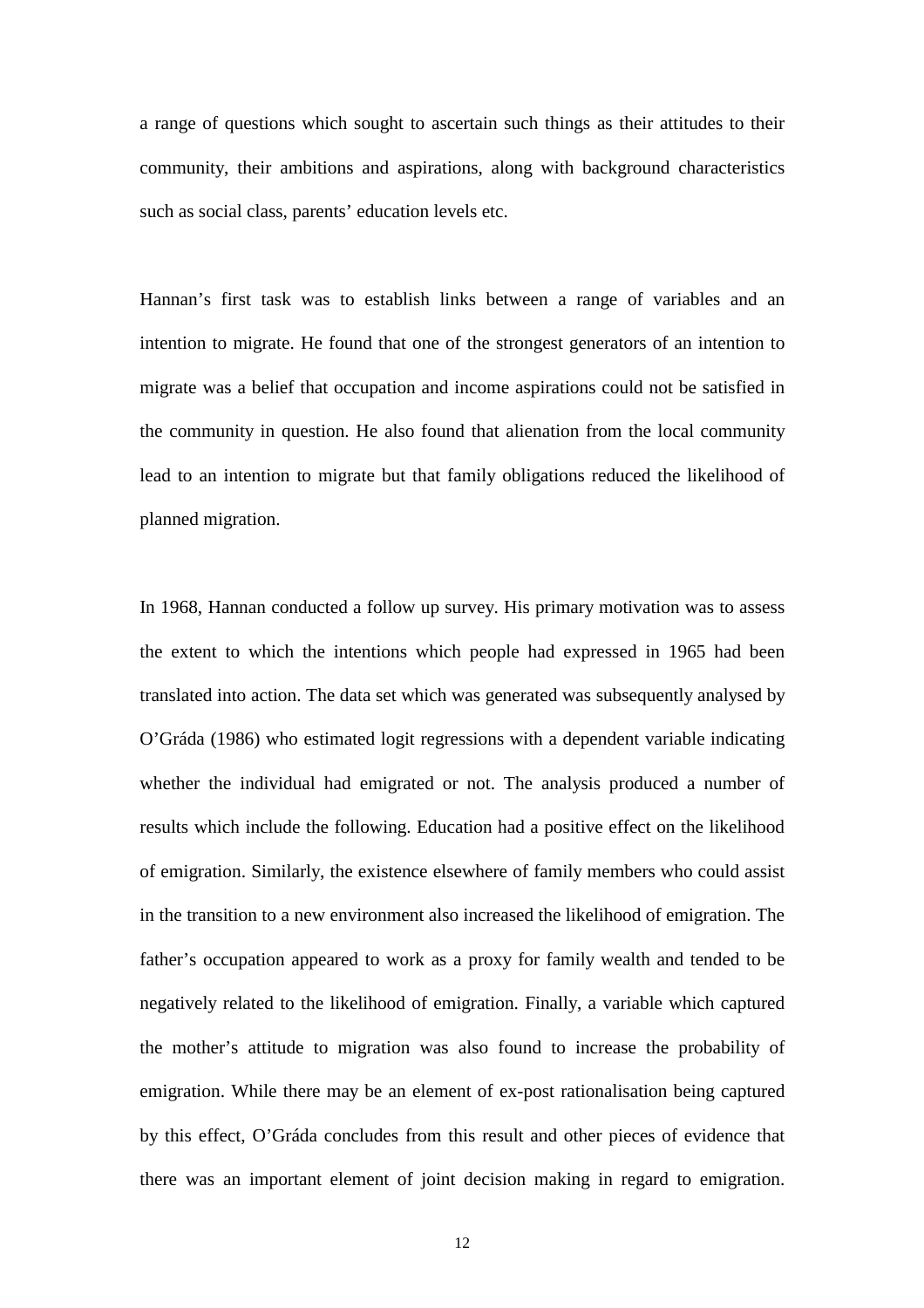While much migration modelling focuses on the costs and benefits to the individual, such a framework does not appear to be adequate for the emigration being analysed here.

A more recent analysis of individual migration decisions is contained in NESC (1991). The sample used in this study was drawn from the group who left secondary school in 1982. The group were first interviewed in May 1983; they were then reinterviewed in November 1984 and yet again between November 1987 and February 1988. For some of the analysis an extra group from the 1981 cohort of school leavers who had entered third level were added; the full sample amounted to 1990. From Section 2, it will be recalled that the 1980s were a period of heavy outmigration and so this sample were able to tell much about the nature of migration in this important period.

One of the clear findings was that emigration was strongly linked to education. Again, this is something that arose in Section 2; the outmigration from Ireland in the 1980s appears to have been selective of the better educated. The likelihood of emigration was also found to be positively associated with socio-economic status, where this was measured using an index which accounted for variables such as father's occupation and level of education. Those who came from more remote areas were also more likely to emigrate. In contrast, the group that were least likely to emigrate were the less educated, working-class, urban youth.

Another interesting issue uncovered in NESC (1991) is that much of this emigration was not a function of joblessness; rather it was related to underachievement in the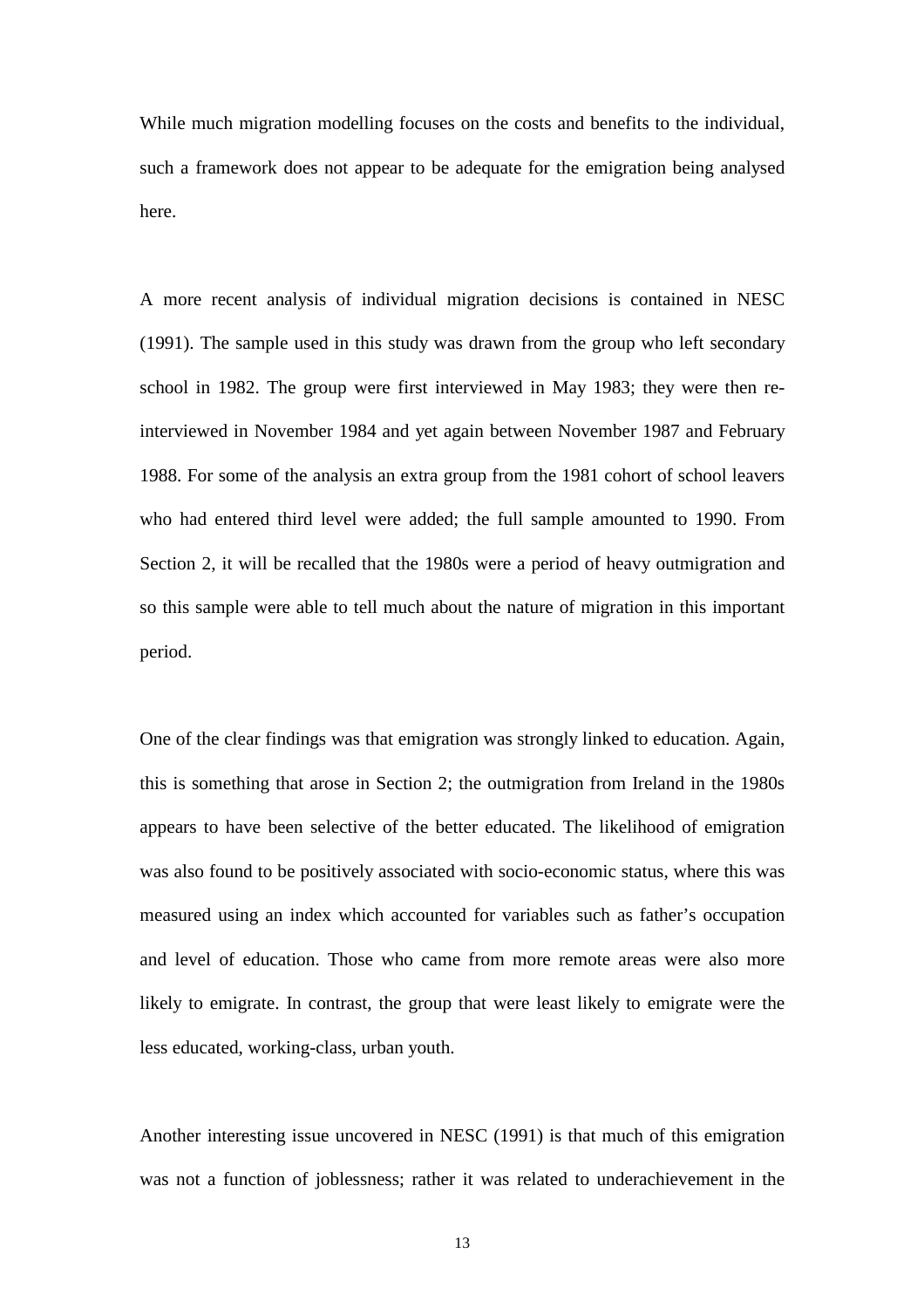labour market in the sense that those with various levels of education were not able to find positions in which their skills were fully used. The picture that emerged was of a type of emigration whereby better educated individuals were using this option as part of a general career strategy. It has been shown that in Ireland in the 1980s a significant degree of "trading down" occurred. The job market was sufficiently weak that employers were able to fill positions with individuals of ever increasing qualifications (Breen, 1984). They may also have been responding to tax related incentives, as the Irish tax system became increasingly punitive in the 1980s (Callan and Sutherland, 1997). Hence, these individuals simply moved to Britain where they could use their skills more profitably. At the same time that this was occurring, however, there was still a group of very low-skilled individuals emigrating.

The data used in NESC (1991) was also used by Reilly (1993) but he extended the analysis to look at the issue of return migration. In jointly modelling the decsion to migrate and subsequently to return, he finds weak evidence that the less educated are more likely to return while the more educated are more likely to stay away. However, he finds that the country to which the individuals emigrated has a stronger effect on the likelihood of return. In particular, those who emigrated to Britain were more likely to stay away than those who emigrated to the United States or to mainland Europe. While the absense of large Irish communities in mainland Europe relative to Britain, plus language difficulties, may explain the higher rate of return migration from there, the rate of return migration from the United States is less readily explained. One possible explanation is that much of the Irish emigration to the United States in the 1980s was illegal in nature; hence, the emigrants may not have viewed their migration as a longterm choice.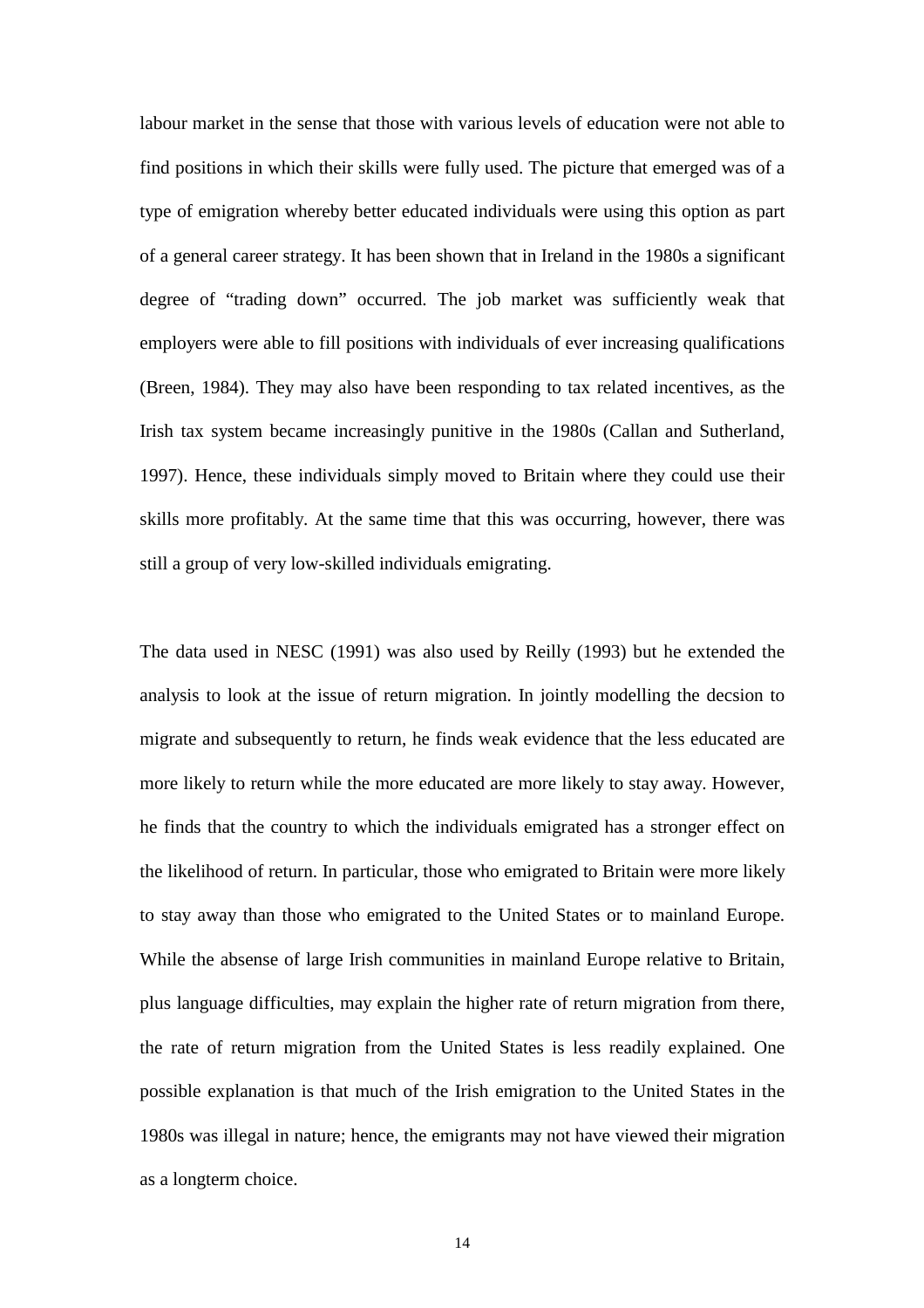Before leaving the area of studies into the decisions of individuals to migrate, we will draw on a sociological qualitative study of the group of 1980s Irish emigrants just mentioned, those who worked illegally in the United States. Corcoran (1993) observed this group and sought to discover, amongst other things, why they had left Ireland. In so doing she provides an interesting insight into the migration motives of this group. She develops a three way classification of motivations and we mention it here by why of highlighting the issues which were driving the large-scale emigration of the 1980s. One of her groups is labelled the "bread and butter" emigrants. These are people who were unemployed in Ireland before leaving or could only find small amounts of work. A second group is labelled the "disaffected adventurers". These were people who were employed in Ireland but who saw there career advancement as being severely limited in the Ireland of the 1980s and who viewed the tax system as being overly harsh. These appear to be the group that NESC (1991) uncovered and which were discussed above. The final group is labelled the "holiday-takers; these are people from relatively wealthy backgrounds who were treating the stay in the United States as merely a working holiday.

The most important summary point to be taken from this sub-section is that in the 1980s it appears that the more educated were leaving. This was possibly due to taxation and to the 'trading down' which was occuring whereby higher qualifications were required for lower positions due to the very poor state of the labour market. Given the Reilly (1993) finding that the less educated were more likely to return, the possibility of a 'brain drain' seemed quite real. However, it is possible that the economic boom which Ireland is currently enjoying is leading to a net inflow which is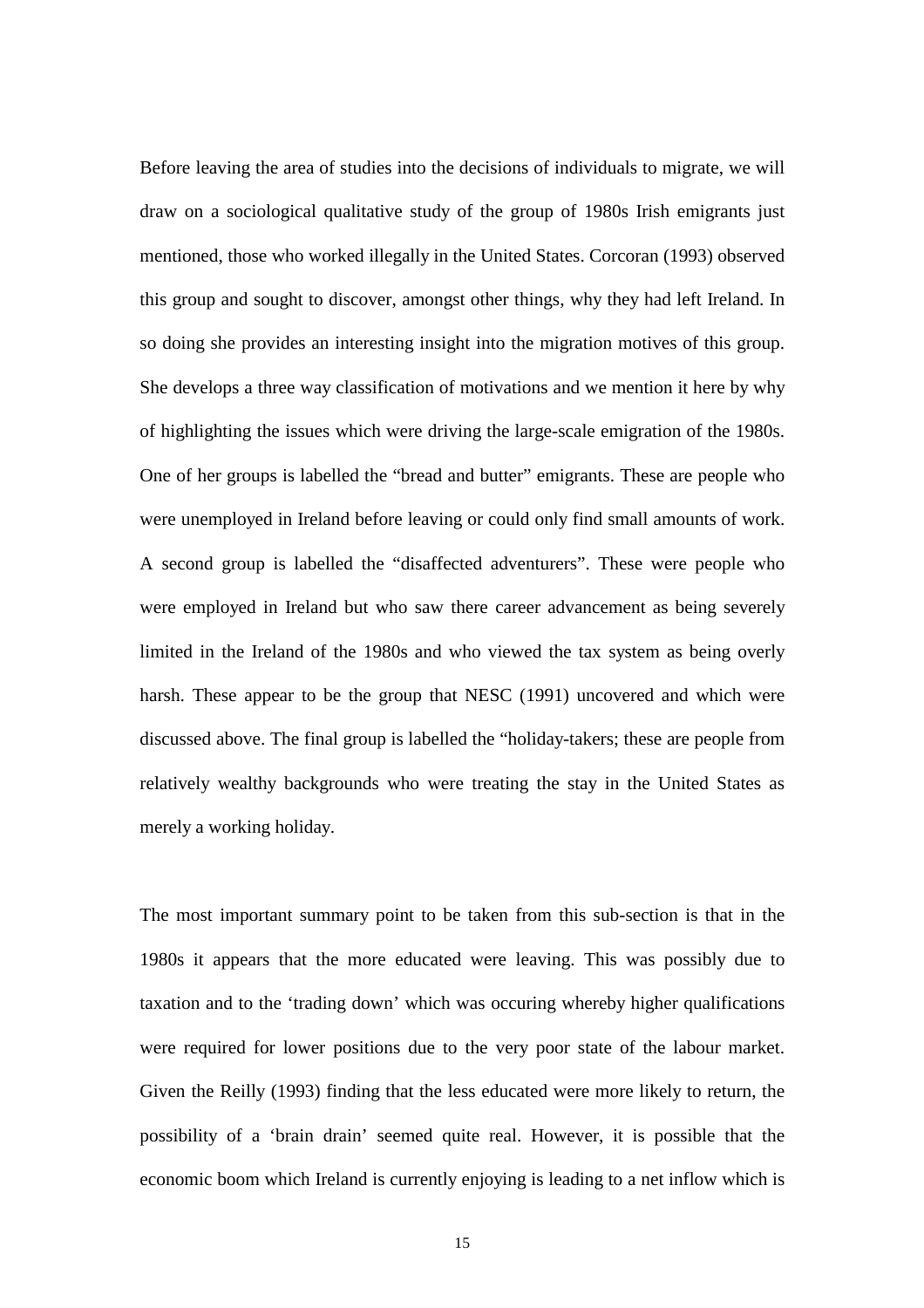made up of the more highly educated than the population in general. Drawing on information from the Labour Force Surveys of the mid-1990s, in which those who have returned to Ireland in the previous twelve months are identified, Barrett and Trace (1998) show that the 'returners' do have higher educational attainment and higher occupational levels than the population in general.

#### 4. The Irish Away

Many studies in the economics of migration explore the issue of how well immigrants assimilate into their new environments. In the Irish context, what is of greater interest is how Irish emigrants fared in their destinations. Unfortunately, there are very few studies to our knowledge that consider this issue is a manner that satisfactorily explores the idea of assimilation. Generally what has been done is simply to take a snap-shot of the Irish in Britain and to compare them to the British population. While this tells us something about the standing of the Irish immigrant community in Britain, it tells us nothing about the assimilation of Irish individuals over time. Nevertheless, we will discuss these studies and distil the information that does exist.

Hughes and Walsh (1976) drew on information in the UK census of 1971 and on special tabulations compiled by the UK Office of Population Censuses and Surveys in 1971 to document the occupational, industrial and socio-economic structure of Irish emigrants in Britain. Their work focused on those who had arrived in Britain in the previous year and in the previous five years; as such, the group they were looking at were relatively recent arrivals and so while the data presented tell us something about entry level positions, they tell us less about assimilation as such.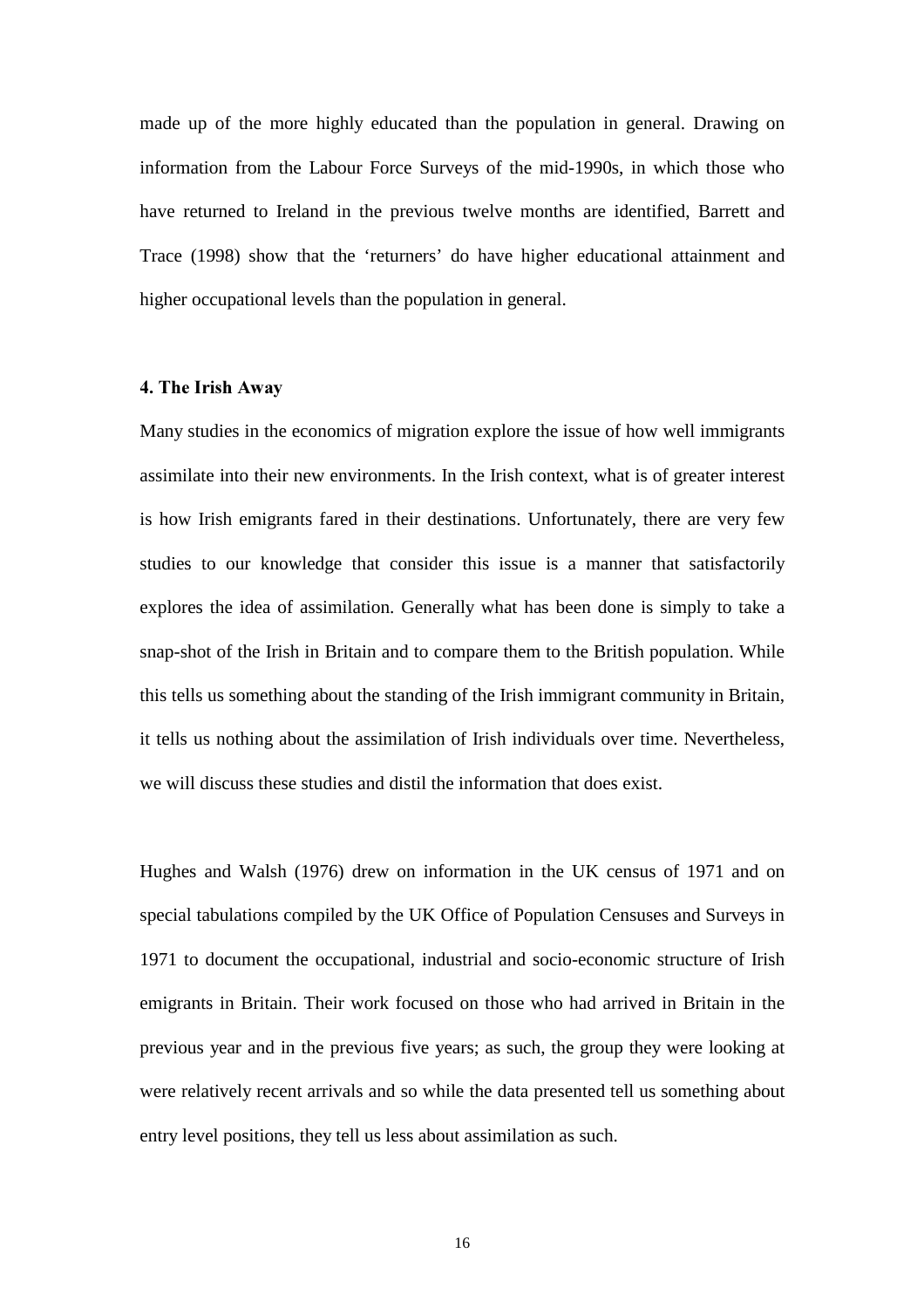For male emigrants, the picture to emerge is that of concentration in a number of occupations, industries and socio-economic groups. A third of them were 'construction workers' or 'labourers n.e.c.', a finding which confirms the stereotype of the Irish construction worker in Britain. Nearly 60 percent were in the skilled, semiskilled and unskilled manual socio-economic groups. This impression of the Irish males in Britain corresponds with the impression of those who were leaving at the time, as discussed in Section 2 above. For females, the occupational distribution uncovered reveals a higher occupational status for Irish women in Britain than for Irish men. In addition, while it was shown using chi-square tests that both Irish men and Irish women in Britain had different occupational distributions than the British labour force, the female distributions were closer than the males. It was also shown that the occupational distribution of those who had been there longer was closer to that of the British, so this amounts to some evidence of assimilation.

A more recent study of the Irish in Britain is that of Hornsby-Smith and Dale (1988). The angle of the assimilation issue which they consider is how well the second generation do relative to the first generation. They take their data from General Household Survey's of 1979 and 1980 and look at those who were born in the Republic of Ireland (the first generation), those born in Britain but with at least one Irish parent (the second generation) and those born in Britain of British parents (the native population).

Like the other work which has been discussed already, they observe first generation Irish men to be more heavily represented in the semi-skilled and unskilled socioeconomic categories than their British counterparts. Irish women, however, appear to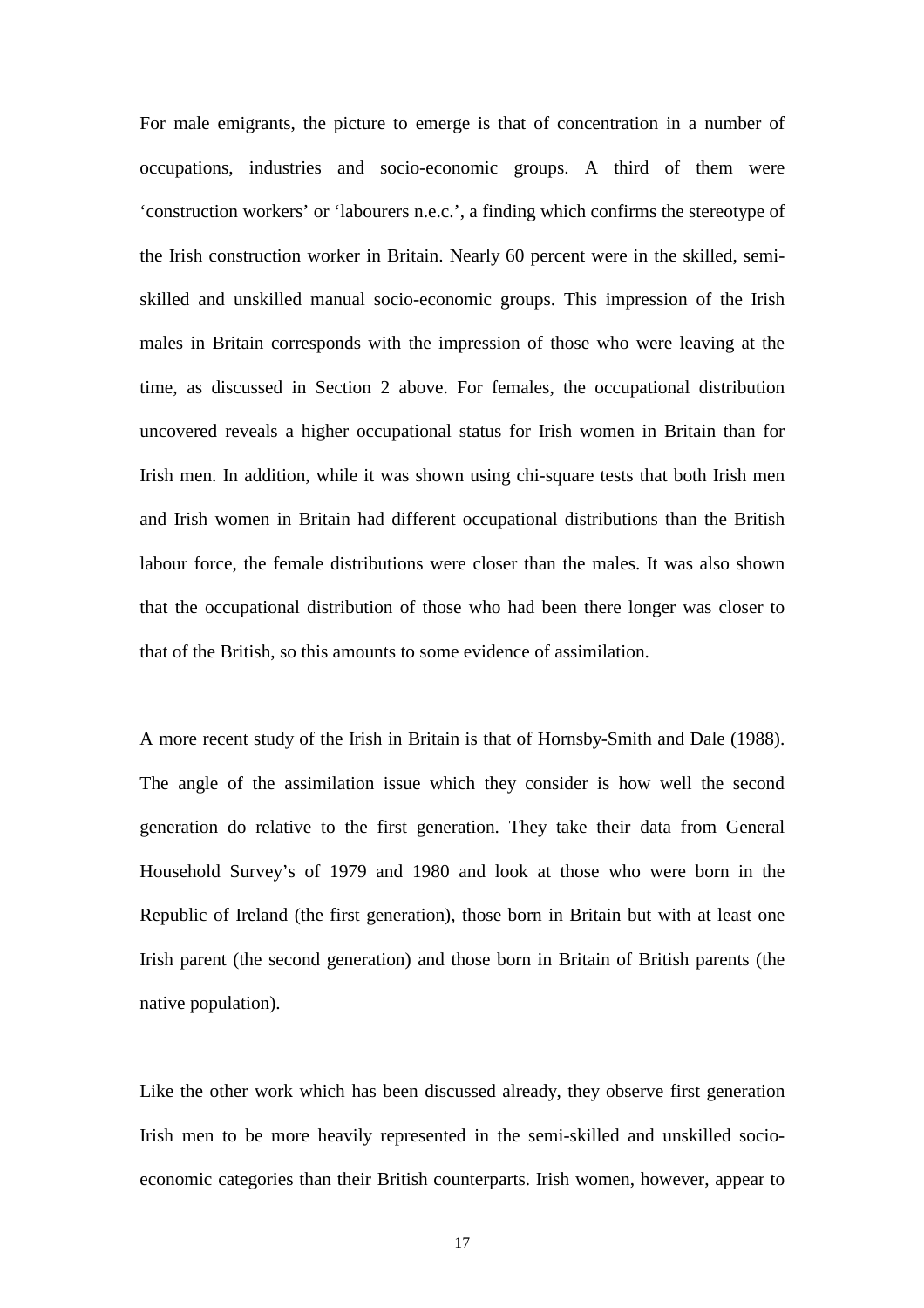have higher education levels and a higher occupational status. It is also observed that the Irish experience a good degree of social mobility between the first and second generations; in terms of educational attainment, the second generation Irish have levels of attainment that are at least as high as their British counterparts. What is perhaps of greater interest from this paper, however, is the contrasting experiences of second generation Irish people from the Republic and from Northern Ireland. While those from the Republic experience upward mobility across the generations, those from Northern Ireland experience downward mobility.

A more recent study of this type is contained in NESC (1991). A number of sources are drawn upon to generate information on the Irish in Britain. The British Labour Force Surveys from 1985 to 1987 are used to establish the occupational distribution of the Irish relative to the British and a number of interesting findings emerge. Like earlier studies, the Irish are seen to be more heavily concentrated in the lower ends of the socio-economic distribution. But based on remarks made already in this chapter on the changing nature of the emigrant outflow, it is not that surprising that a different picture emerges if the Irish are looked at by age group. It is shown that the occupation attainment level of the Irish aged 16-24 had improved relative to the older generation of Irish immigrants. (This is also found in Halpin (1997) where he uses British Labour Force Surveys from 1994, second quarter, to examine the characteristics of the Irish in Britain.) However, there is also evidence that some Irish people are not doing as well as they might expect given their educational levels. The conclusions drawn are as follows: Irish third-level graduates are getting into occupations appropriate to their levels of education; however, those with second level education are not achieving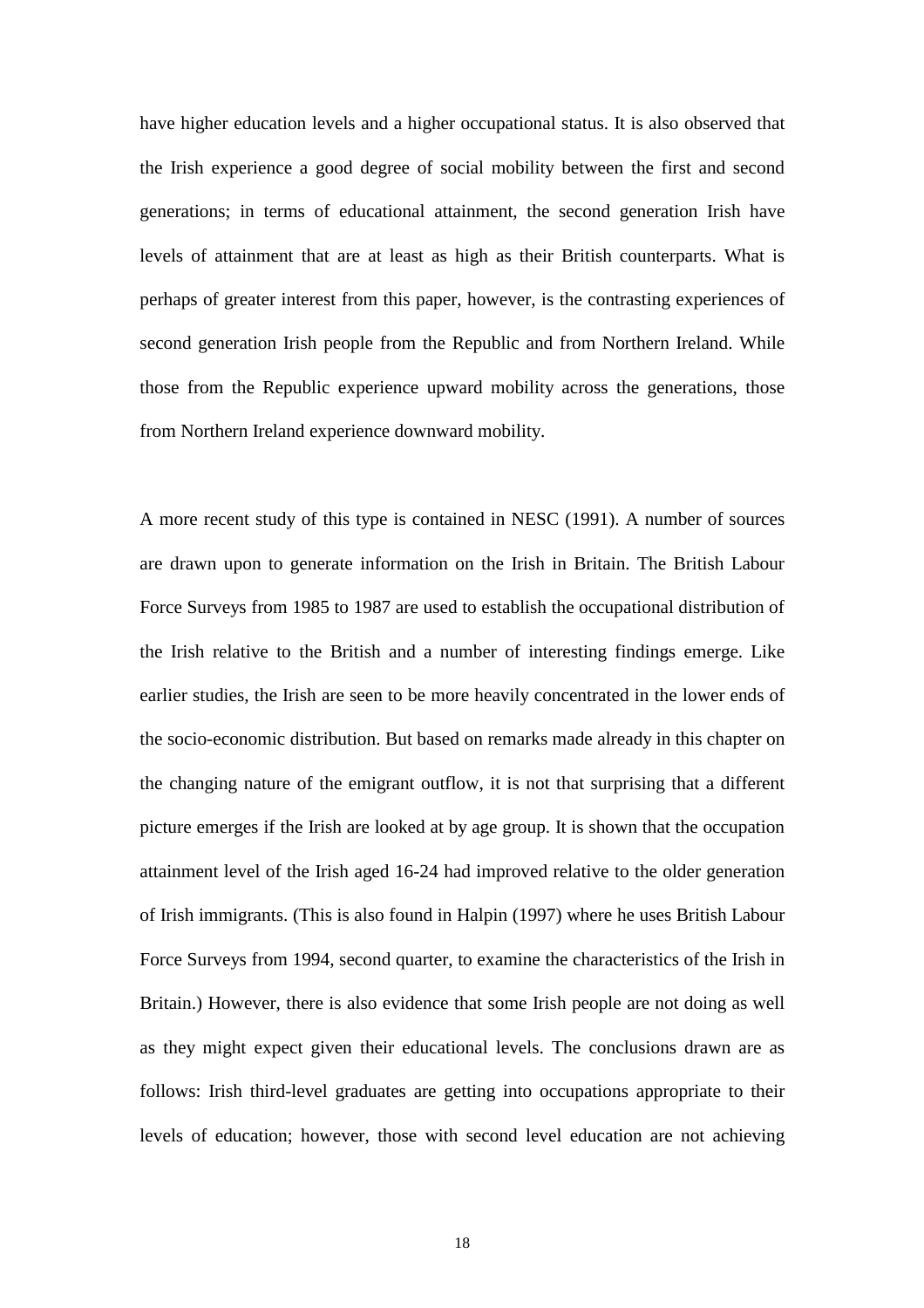occupation level that might be expected of them. NESC (1991) also report the type of second generation assimilation found by Hornsby-Smith and Dale (1988).

Again distilling an important summary point, the view of the Irish abroad corresponds with what would be expected, given what we have already described when discussing who left. In particular, the nature of Irish emigration appears to have changed in that modern day Irish emigrants are more educated than was previously the case. Before leaving the issue of the Irish abroad, it is interesting to briefly consider how the Irish in the United States have fared. Perhaps because the United States has declined in importance for Irish emigrants, there appears to be little recent work devoted specifically to the Irish in there. However, Reilly (1993) offers some discussion based on Borjas (1987). Borjas finds that the Irish do considerably less well than immigrants from the U.K.. Given the lower skill levels of earlier cohorts of Irish emigrants, this is perhaps not surprising. However, Borjas also finds that there is little difference between Irish emigrants from the 1950s and the 1970s, relative to U.S. natives, and this is surprising.

#### 5. The Effects of Large-scale Emigration

Many writers on the Irish economy took the view that the large-scale emigration of most of this century was not only a symptom of economic failure but also a cause. A number of arguments have been put forward to support this view. Among them are the following: emigration reduced the size of the domestic market and thus reduced opportunities to avail of economies of scale; emigration robbed the country of the brightest and the best; the outward flow reduced the urgency of achieving higher growth rates.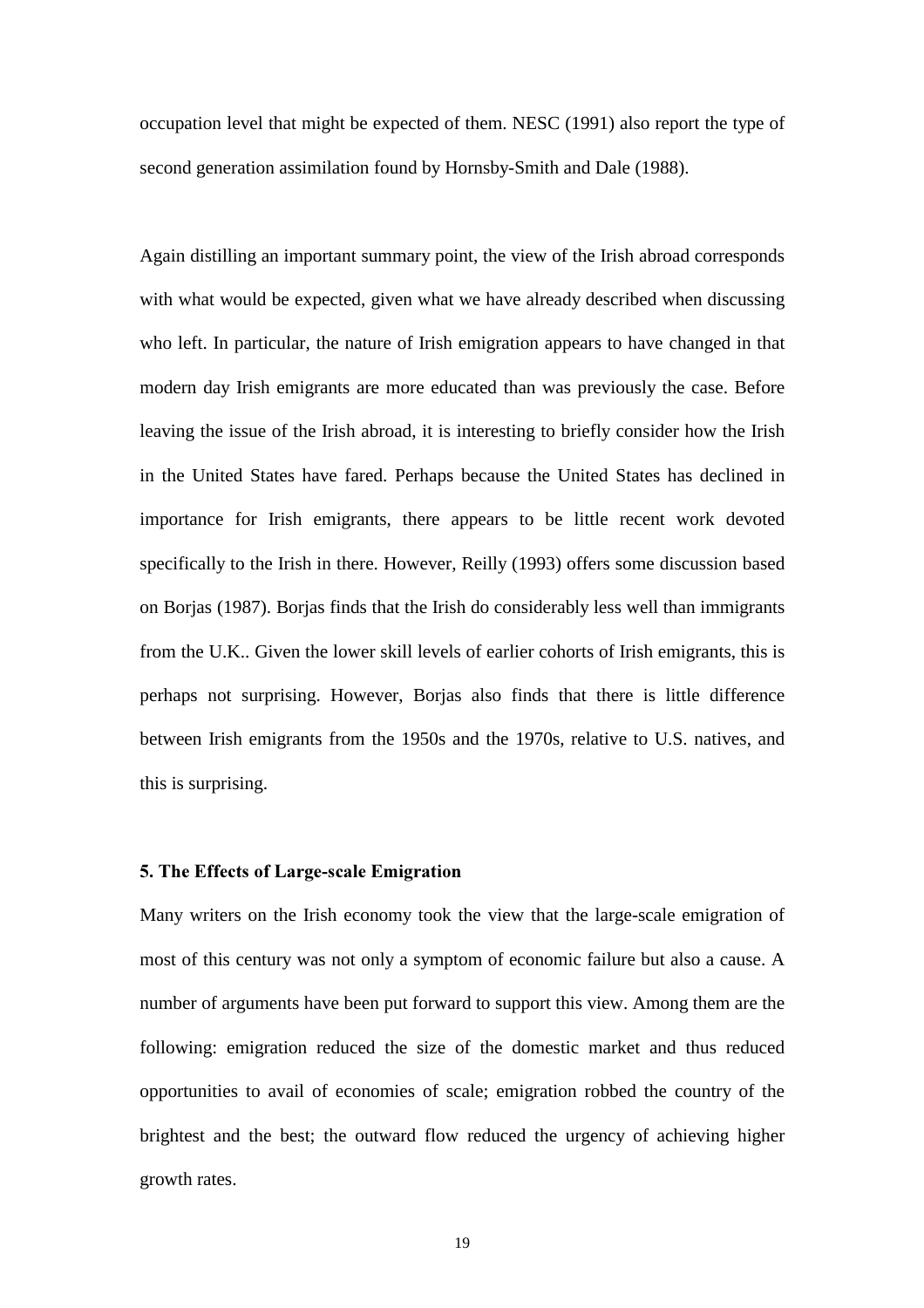An alternative and more positive view of emigration would see emigration as contributing to a convergence between Irish living standards and those elsewhere, as a shifting labour supply curve moved along a labour demand curve. It has been pointed out that had net migration been zero in the post-war years, the population of the Republic of Ireland would have been between a quarter or a third larger than it now is. It is hard to imagine that the additions to the labour force implied by such population estimates would not have had a depressing effect on wages and/or would not have increased unemployment. A number of studies have attempted to uncover empirical evidence on the issue of how emigration effected variables such as wages and unemployment and so we now consider these.

There appears to have been convergence between Irish and British wages in the latter part of the nineteenth century and early twentieth century (O'Rourke, 1995; Boyer, Hatton and O'Rourke, 1994). Given the relative failure of Ireland to industrialise at that time, the authors on this topic attribute the relative Irish wage growth to emigration. There is some disagreement, however, over where Irish wages stood relative to British wages between the 1930s and the 1960s. O'Rourke (1994) shows, using data from the International Labour Organisation, that in three industries (building and construction, engineering, and printing and publishing) Irish wages were actually higher than British wages in the years 1926 to the mid-1980s, except for a period between 1952-1964 during which relative Irish wages collapsed. This prompts him to ask if 'labour flowed uphill' and the chapter contains some possible explanations of the apparent paradox.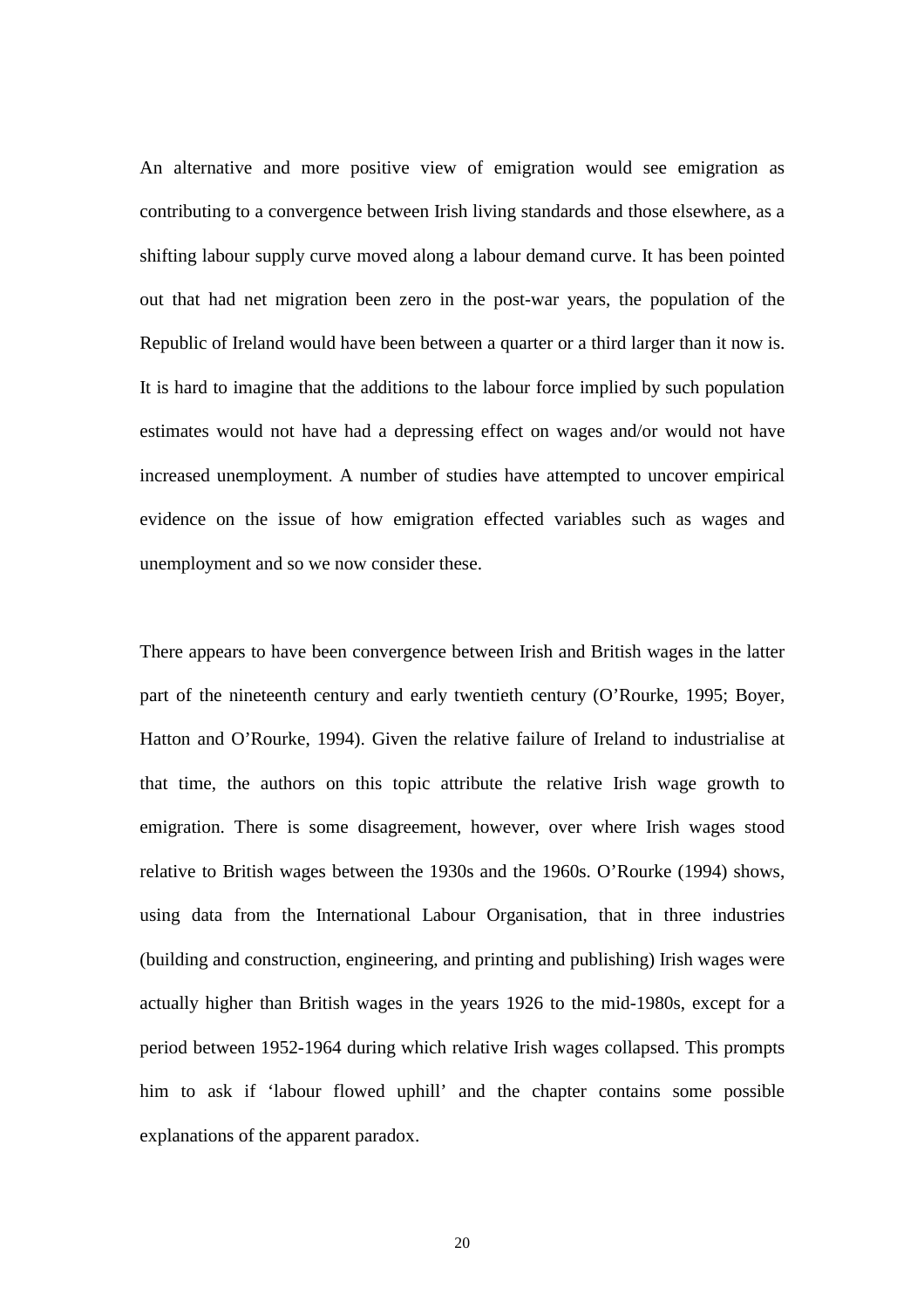A recent paper by Curtis and Fitzgerald (1996) presents a somewhat different view of relative wages in Ireland and Britain, at least as far as relative levels are concerned. Using data on industrial wages from the Central Statistics Office which are more broadly based than the data used by O'Rourke, they show that the ratio of Irish industrial wages relative to those in Britain was only around 75 percent in 1930. The ratio then fell to around 60 percent at the beginning of the War and then rose again after the war. These movements in the ratio are consistent with those presented in O'Rourke (1994), as is the fall in relative Irish wages in the 1950s. However, according to Curtis and Fitzgerald, a convergence in wages between Ireland and Britain began in the early 1960s, with the Irish/British wage ratio rising from around 60 percent in 1960 to 95 percent in the late 1970s. The ratio then hovered around the 95 percent mark until 1990.

Given the broader nature of the data in Curtis and Fitzgerald paper relative to those used by O'Rourke, it is possible that while wages were higher in the industries O'Rourke considered, this was not generally true. Hence, labour may not have 'flowed uphill'. O'Gràda and Walsh (1994) have suggested that there may have been entry barriers to the high-wage occupations identified by O'Rourke; hence the relevant wages facing Irish emigrants were indeed lower in the Ireland than in the U.K. However, a question that remains from the Curtis and Fitzgerald paper is why the convergence occured after 1960 and not between 1930 and 1960. Curtis and Fitzgerald suggest that the opening of the Irish economy in the 1960s contributed to the convergence in wages but the mechanism remains unclear. They conclude with the point that U.K. wages play a important role in determining Irish wages.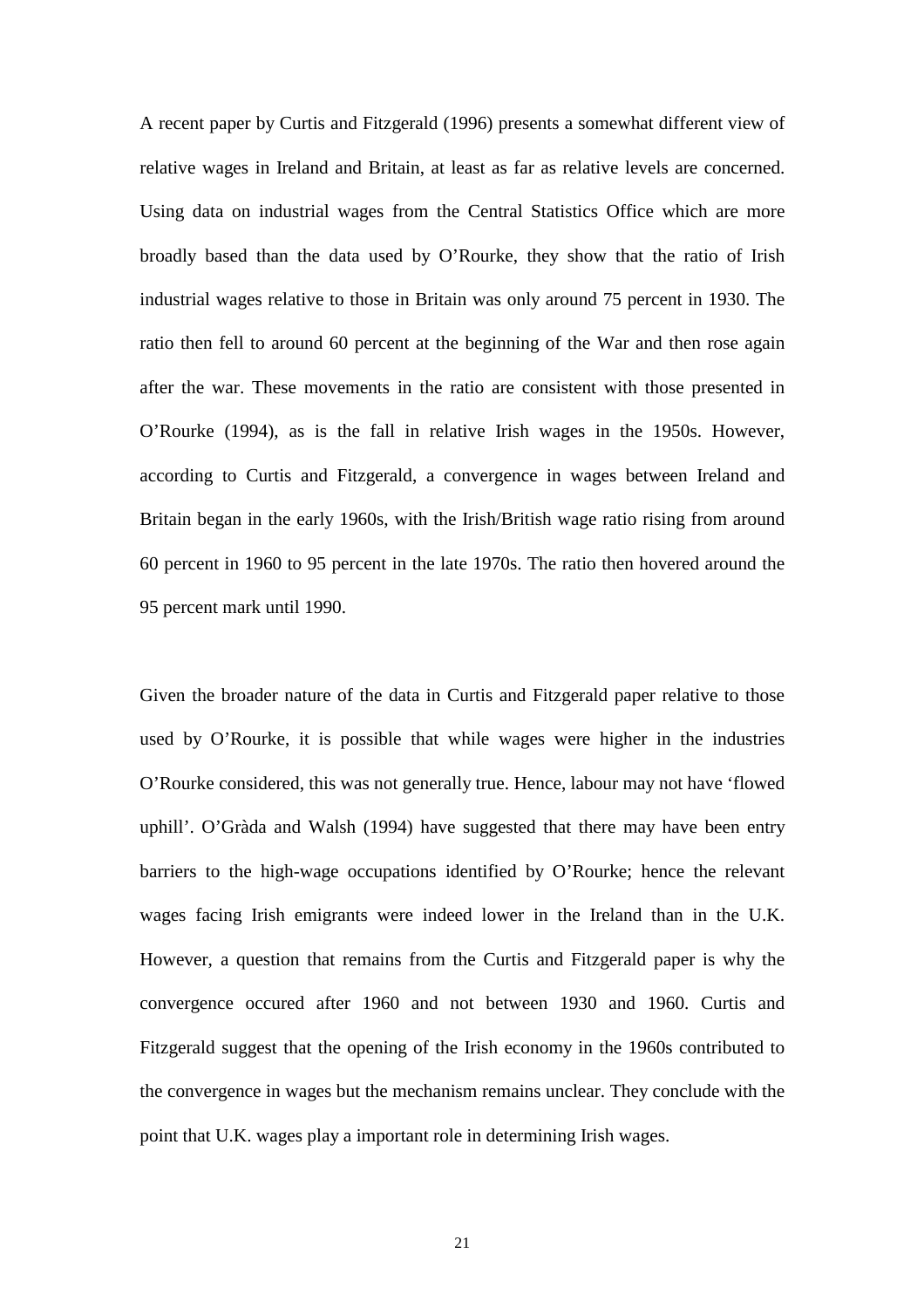With respect to unemployment, two papers have suggested that net migration may have had the effect of creating a stable differential between Irish and British unemployment rates. In the first of these papers, Honohan (1984) makes the point that most studies that have looked at the links between the Irish and British labour markets have done so through the types of migration equations discussed in Section 3. As these suffer serious data problems, he sees an advantage in simply looking at Irish and UK unemployment rates. He maintains that closely related movements in the two rates are at least consistent with a story which says that in times of high UK unemployment, Irish emigrants return home or chose not to move, thus increasing Irish unemployment. Similarly, as UK unemployment falls, emigration resumes and the Irish unemployment problem eases. His empirical work indicates that Irish unemployment did indeed react to movements in British unemployment and that over time, Irish unemployment would converge to an equilibrium relationship with UK unemployment whereby it stood at 5 percent above the UK level.

This issue was re-visited by Honohan (1992) using data up to the last quarter of 1991. While arguing that UK unemployment still has a strong influence on Irish unemployment, he believes that the equilibrium gap is no longer constant and had risen. He suggests that the reduced strength of the link may be a result of a growing group of long-term unemployed in Ireland who do not form part of a once mobile labour force and who instead remain in Ireland even if unemployed.

In discussing the effect of emigration on wages and unemployment separately, the impression is incorrectly given that the effects are determined separately. This is of course untrue; as mentioned in Section 3 above, migration, unemployment and wages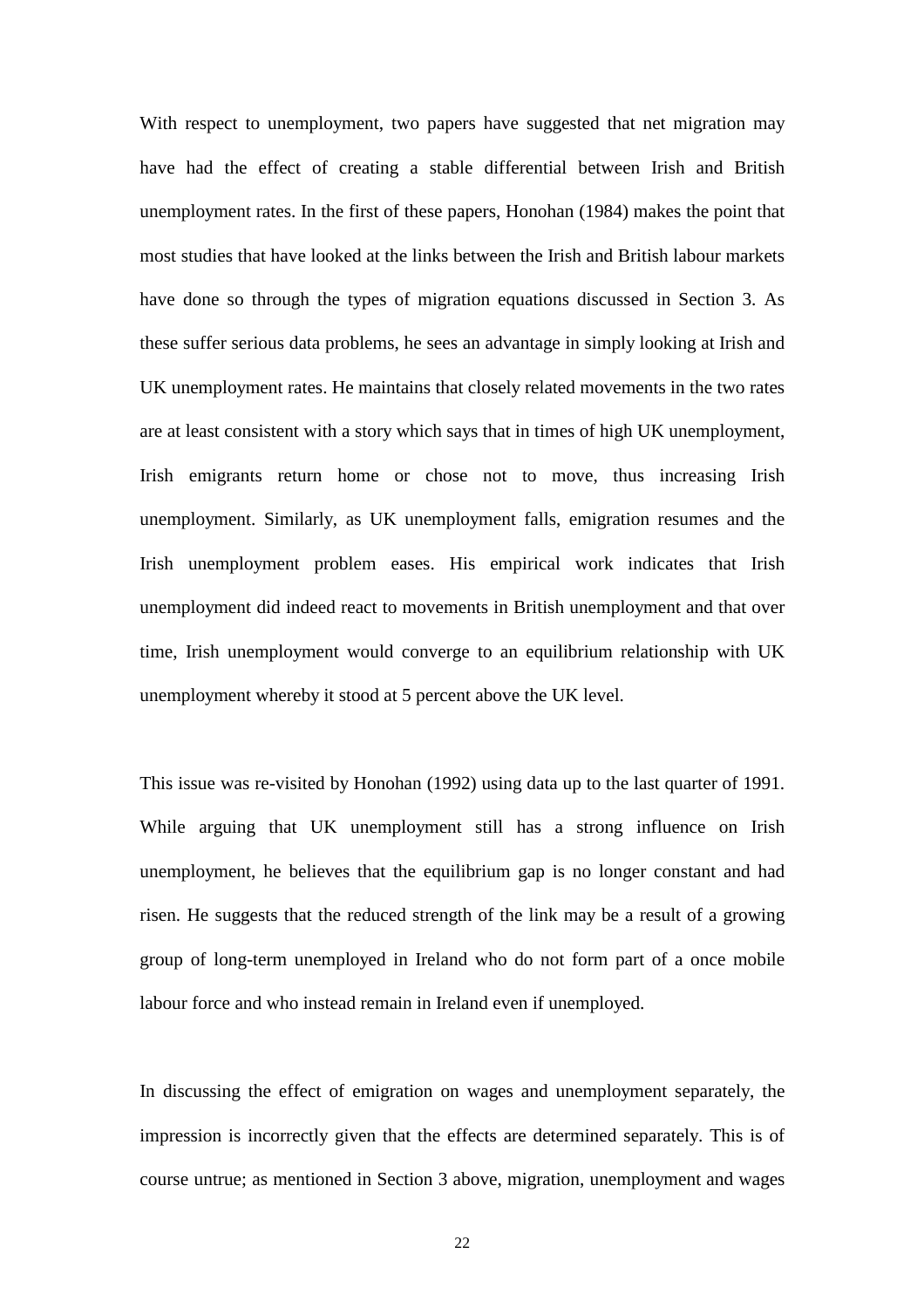are all jointly determined. The fact that the studies have been presented here in this disjoint way reflects the way in which our understanding in the area has been advanced and also that a need for a more comprehensivce understanding remains.

Before leaving this area, we will consider two additional studies. In spite of the importance of emigration in the Irish macroeconomic experience and the questions it gives rise to in terms of effects, there are only a limited number of studies which have tested with any degree of rigour what the effects might have been. Walsh (1989) attempts to assess the degree to which there may have been a causal relationship which ran from high net out migration to low growth in GNP. He employs the Sims' (1972) time series tests for causality, using data on Irish net migration and real GNP per capita from the period 1948 to 1987. While he finds there to be evidence that GNP affected net migration, no evidence is found for the reverse affect. Hence, the argument that net migration retarded GNP growth is not supported. On a much more informal level, it has been pointed out that the huge outflow of the 1950s did not appear to impede growth in the 1960s; likewise, the population inflows of the 1970s preceded the economic stagnation of the 1980s. Thus, there is further doubt surrounding the negative view of emigration.

Some additional insights into the impact of migration on the economy can be gained from an exercise reported in NESC (1991). Using the HERMES-Ireland model of the macroeconomy (details of which are reported in Bradley et al 1989), a simulation was conducted that estimates the impact of a rise in UK unemployment of 4 percent. Such a rise would reduce Irish emigration and this effect is captured by the migration equation in the model. The impacts on a range of macroeconomic variables five years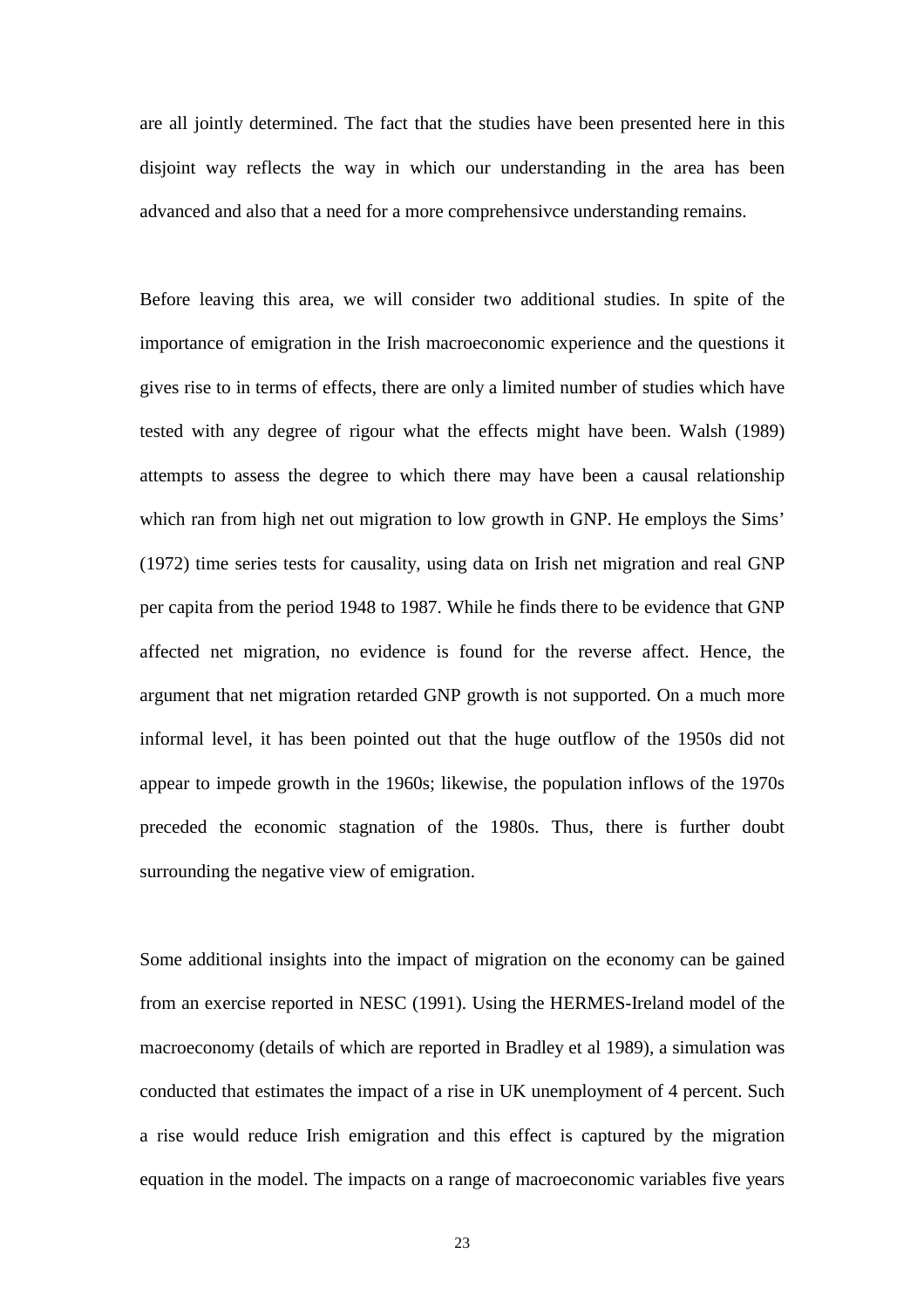after the event are estimated. It is estimated that net emigration would fall by 35,000 and the unemployment rate would rise by 2.6 percentage points. While real GDP would rise by 0.9 percent, GDP per capita would fall by 2.8 percent. Hence, the migration fall would reduce living standards in Ireland.

#### 6. Summary and Conclusion

The purpose of this chapter has been to establish what we know about Irish migration. We can summarise our knowledge as follows. For most of its recent history, Ireland has experienced net outward migration. A number of factors have generated the conditions whereby such outward flows could be expected; these include the lower level of development of the Irish economy relative to elsewhere, the ready access which Irish people have had to other countries and the existence of networks of Irish emigrants which facilitated emigration. The year to year fluctuations have been affected by relative labour market conditions in Ireland and Britain so it appears that Irish people were reacting to economic stimuli when migrating. This is borne out by studies of the decision to migrate in which it has been shown that lack of a job, or of a satisfactory job, lead to emigration.

Up until the 1960s, the emigration flow seemed to be broadly representative of Irish society; the result of this was that many emigrants were relatively unskilled. With improving educational standards in Ireland since the late 1960s, an outflow that was broadly representative of society would have shown an increased level of education. However, there is evidence to show that this effect was added to by emigration that was somewhat selective of the more educated in the 1980s.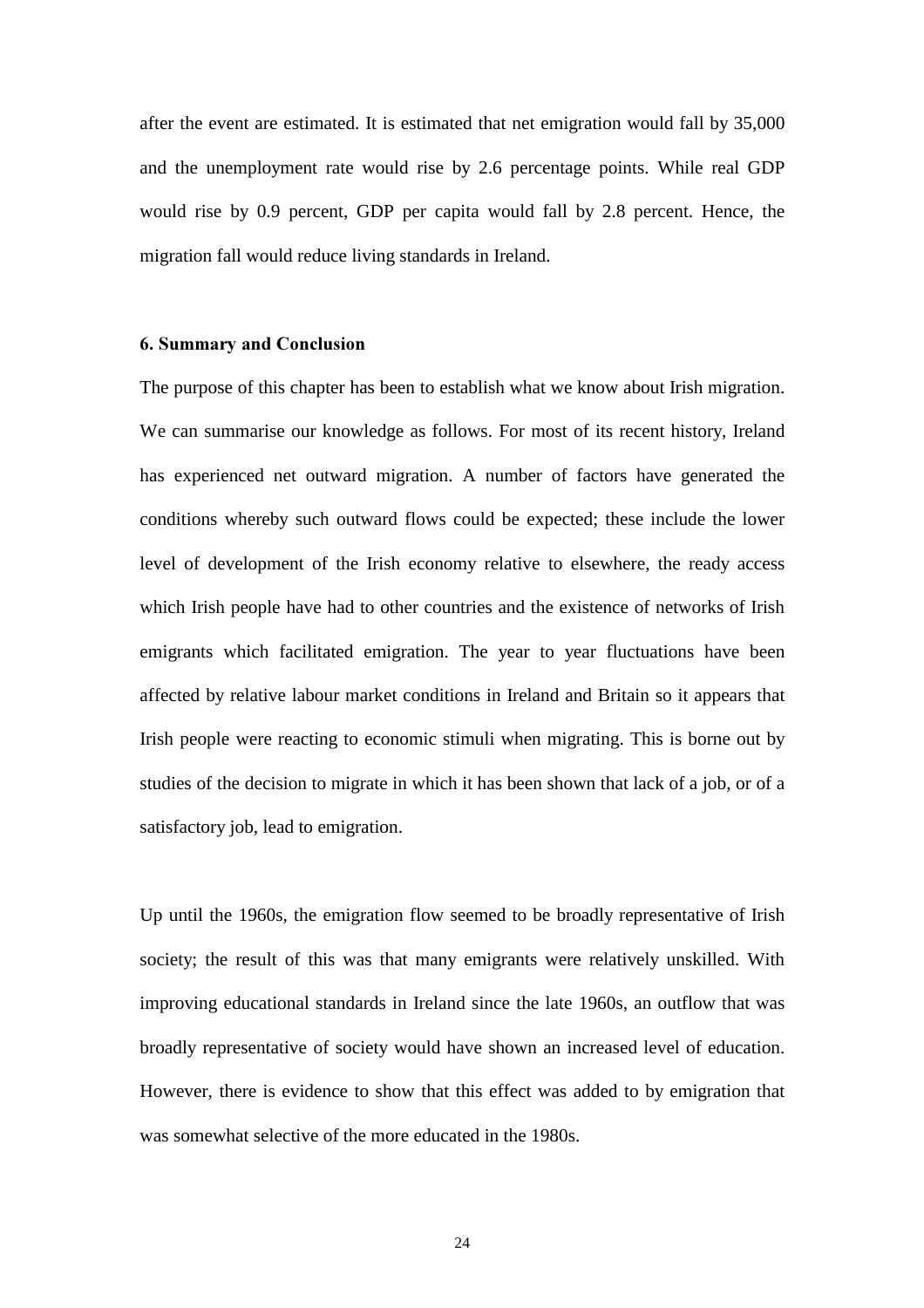The nature of the outflow from Ireland is reflected in the characteristics of the Irish when viewed abroad. It had previously been the case that the Irish in Britain were in lower occupational categories. However, more recent emigrants are located further up the occupational ladder. In addition, an amount of upward social mobility between first and second generation Irish appears to occur.

One of the main impacts of emigration on the Irish labour market has been to reduce unemployment. While there is evidence that wage convergence between Ireland and Britain occurred in the nineteenth century and early part of the twentieth century, such convergence is not evident between the 1930 and 1960. After 1960, convergence seems to have re-emerged and there is now a close link between movements in Irish and British wages

Clearly, the Irish research on migration has been dominated by matters related to emigration. With the recent surge in economic growth, the net netward migration that was experienced in the 1970s has returned. The most recent figures show that between April 1996 and April 1997, there was net inward migration of 15,000. A substantial part of this would be made up of return migrants but there is a belief that a growing number are non-Irish born immigrants. Data on this is limited but one indication of the growing attractiveness of Ireland as a destination for immigrants is seen in the figures on asylum seekers. In 1990, there were 62 applications made; this figure had grown to 424 by 1995; in the first half of 1997, the figure around 2000.

So while much of what we know about Irish migration relates to the net outward flow, it appears that the research requirements in the coming years will be more like those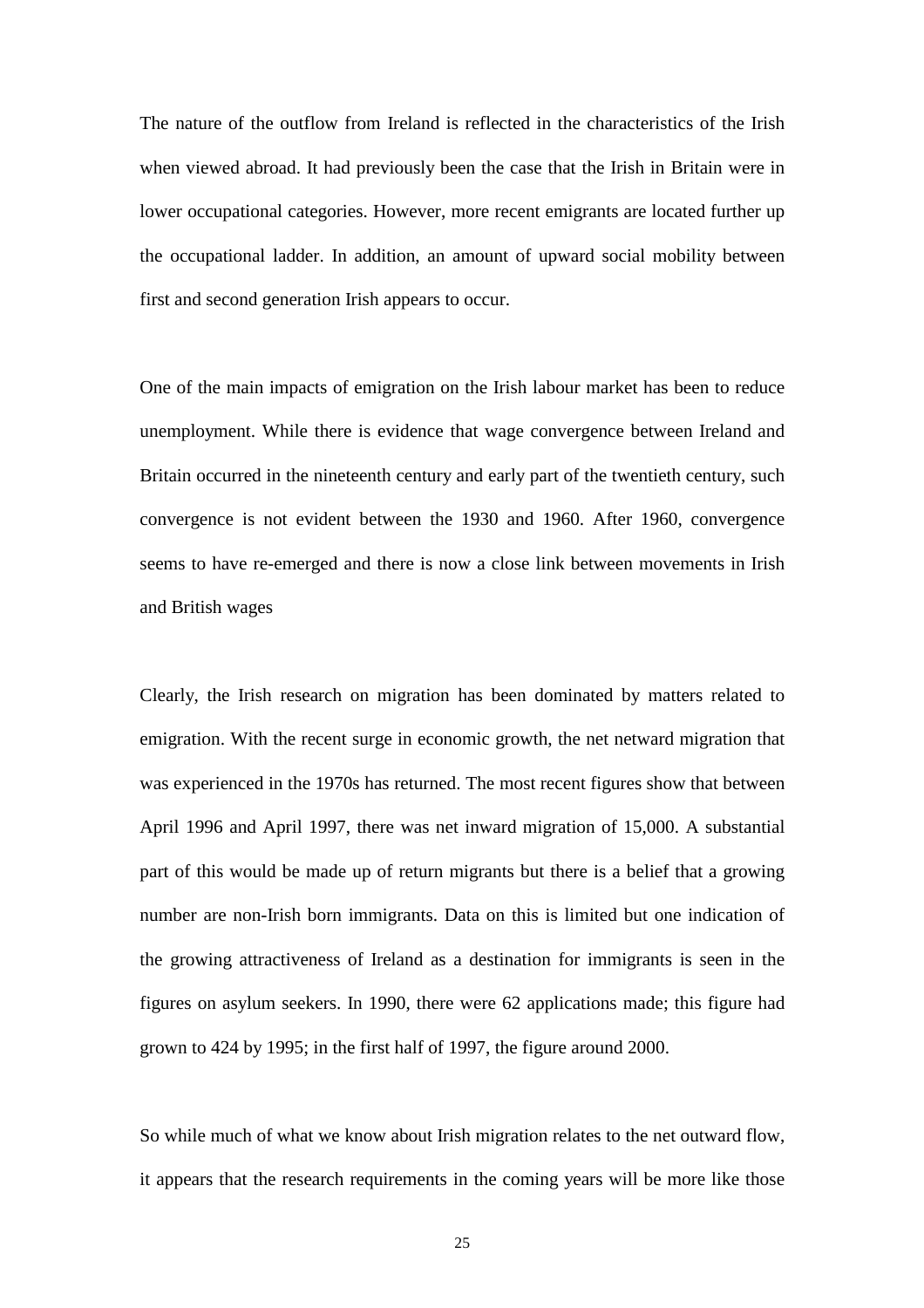of the core EU countries and the U.S.. At the first stage, it will be important to know the characterisitcs of the inflow, be they returning migrants and immigrants. It will also be important to know what the effects of immigrants and returning migrants are on wages and employment. And over time, we will want to know how well immigrants assimilate. In sum, the research agenda on migration for Ireland in the late 1990s and early 2000s will be that be of the established immigration countries.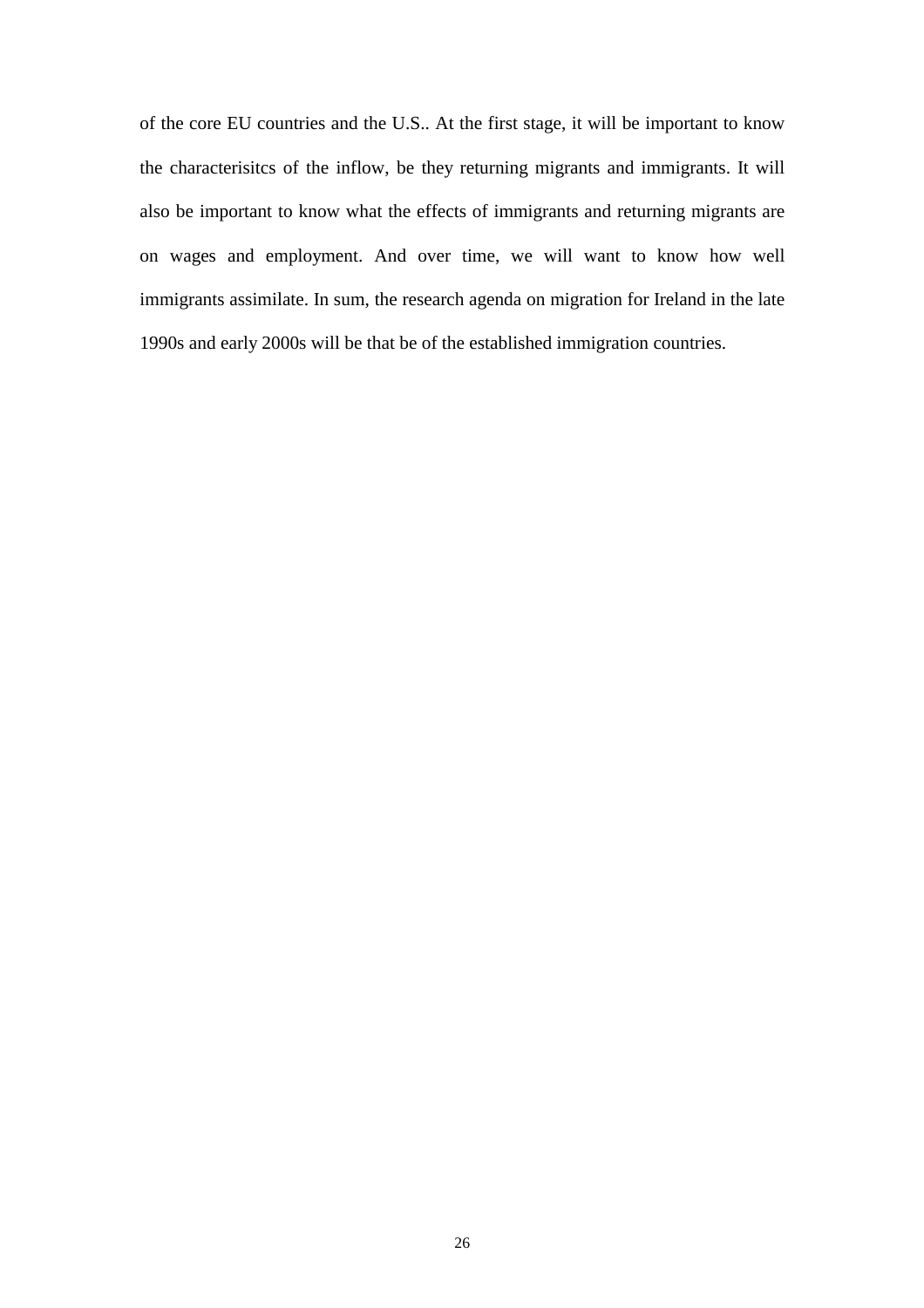| radie 1.    |            | Components of population enange in intercensal perious, 1871-1990 |           |
|-------------|------------|-------------------------------------------------------------------|-----------|
| Intercensal | Population | Natural Increase                                                  | Net       |
| Period      | Change     | (i.e., births less deaths)                                        | Migration |
|             |            | <b>Annual Averages</b>                                            |           |
| 1871-1881   | $-18,317$  | $+31,855$                                                         | $-50,172$ |
| 1881-1891   | $-40,133$  | $+19,600$                                                         | $-59,733$ |
| 1891-1901   | $-24,688$  | $+14,954$                                                         | $-39,642$ |
| 1901-1911   | $-8,214$   | $+17,940$                                                         | $-26,154$ |
| 1911-1926   | $-11,180$  | $+15,822$                                                         | $-27,002$ |
| 1926-1936   | $-357$     | $+16,318$                                                         | $-16,675$ |
| 1936-1946   | $-1,331$   | $+17,380$                                                         | $-18,711$ |
| 1946-1951   | $+1,119$   | $+25,503$                                                         | $-24,384$ |
| 1951-1961   | $-14,226$  | $+26,652$                                                         | $-40,877$ |
| 1961-1971   | $+15,991$  | $+29,442$                                                         | $-13,451$ |
| 1971-1981   | $+46,516$  | $+36,127$                                                         | $+10,389$ |
| 1981-1991   | $+8,231$   | $+28,837$                                                         | $-20,606$ |
| 1991-1996   | $+19,062$  | $+18,426$                                                         | $+637$    |
| 1996-1997   | $+44,000$  | $+29,000$                                                         | $+15,000$ |
|             |            | Rates per 1,000 average population                                |           |
| 1871-1881   | $-4.6$     | $+8.0$                                                            | $-12.7$   |
| 1881-1891   | $-10.9$    | $+5.3$                                                            | $-16.3$   |
| 1891-1901   | $-7.4$     | $+4.5$                                                            | $-11.9$   |
| 1901-1911   | $-2.6$     | $+5.6$                                                            | $-8.2$    |
| 1911-1926   | $-3.7$     | $+5.2$                                                            | $-8.8$    |
| 1926-1936   | $-0.1$     | $+5.5$                                                            | $-5.6$    |
| 1936-1946   | $-0.4$     | $+5.9$                                                            | $-6.3$    |
| 1946-1951   | $+0.4$     | $+8.6$                                                            | $-8.2$    |
| 1951-1961   | $-4.9$     | $+9.2$                                                            | $-14.1$   |
| 1961-1971   | $+5.5$     | $+10.2$                                                           | $-4.6$    |
| 1971-1981   | $+14.5$    | $+11.3$                                                           | $+3.2$    |
| 1981-1991   | $+2.4$     | $+8.3$                                                            | $-5.9$    |
| 1991-1996   | $+5.3$     | $+5.2$                                                            | $+0.2$    |
| 1996-1997   | $+12$      | $+8$                                                              | $+4$      |

Table 1: Components of population change in intercensal periods, 1871-1996

Sources: 1871-1996 taken from Sexton, 1996; 1996-1997 taken from Central Statistics Office (1997).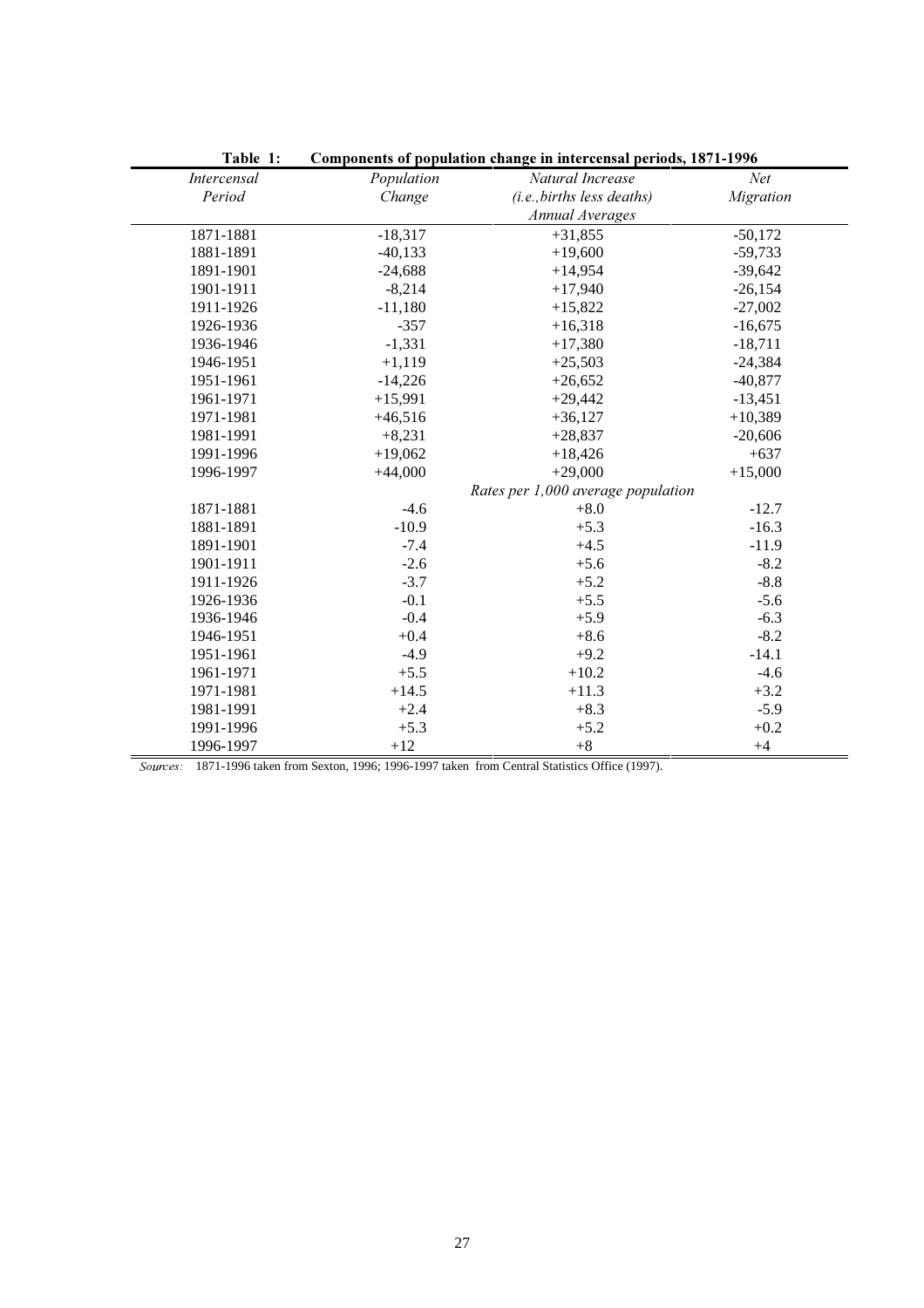|                    | $1$ avit $2$ . | Territorial by Sex 10/1-1700                                 |            |                   |
|--------------------|----------------|--------------------------------------------------------------|------------|-------------------|
| <i>Intercensal</i> |                |                                                              |            | No. of females    |
| Period             | Males          | Females                                                      | Persons    | $per 1,000$ males |
|                    |                | Annual Average ('000)                                        |            |                   |
| 1871-1881          | $-24,958$      | $-25,314$                                                    | $-50,172$  | 1,010             |
| 1881-1891          | $-29,257$      | $-30,476$                                                    | $-59,733$  | 1,042             |
| 1891-1901          | $-20,315$      | $-19,327$                                                    | $-39,642$  | 951               |
| 1901-1911          | $-11,764$      | $-14,390$                                                    | $-26,154$  | 1,223             |
| 1911-1926          | $-13,934$      | $-13,068$                                                    | $-27,002$  | 938               |
| 1926-1936          | $-7,255$       | $-9,420$                                                     | $-16,675-$ | 1,298             |
| 1939-1946          | $-11,258$      | $-7,453$                                                     | $-18,711$  | 662               |
| 1946-1951          | $-10,309$      | $-14,075$                                                    | $-24,384$  | 1,365             |
| 1951-1961          | $-21,786$      | $-19,091$                                                    | $-40,877$  | 876               |
| 1961-1971          | $-6,236$       | $-7,215$                                                     | $-13,451$  | 1,157             |
| 1971-1981          | $+5,806$       | $+4,583$                                                     | $+10,389$  | 789               |
| 1981-1986          | $-8,283$       | $-6,094$                                                     | $-14,377$  | 736               |
| 1986-1991          | $-14,820$      | $-11,920$                                                    | $-26,740$  | 804               |
| $\sim$             |                | $1071, 1006, 1, 0, 1000, 1001, 1006, 1001, 0, 0, 1000, 1000$ |            |                   |

Table 2: Net Migration by Sex  $1871-1986$ 

Source: 1871-1986 taken from NESC (1991); 1986-1991 from Sexton (1996)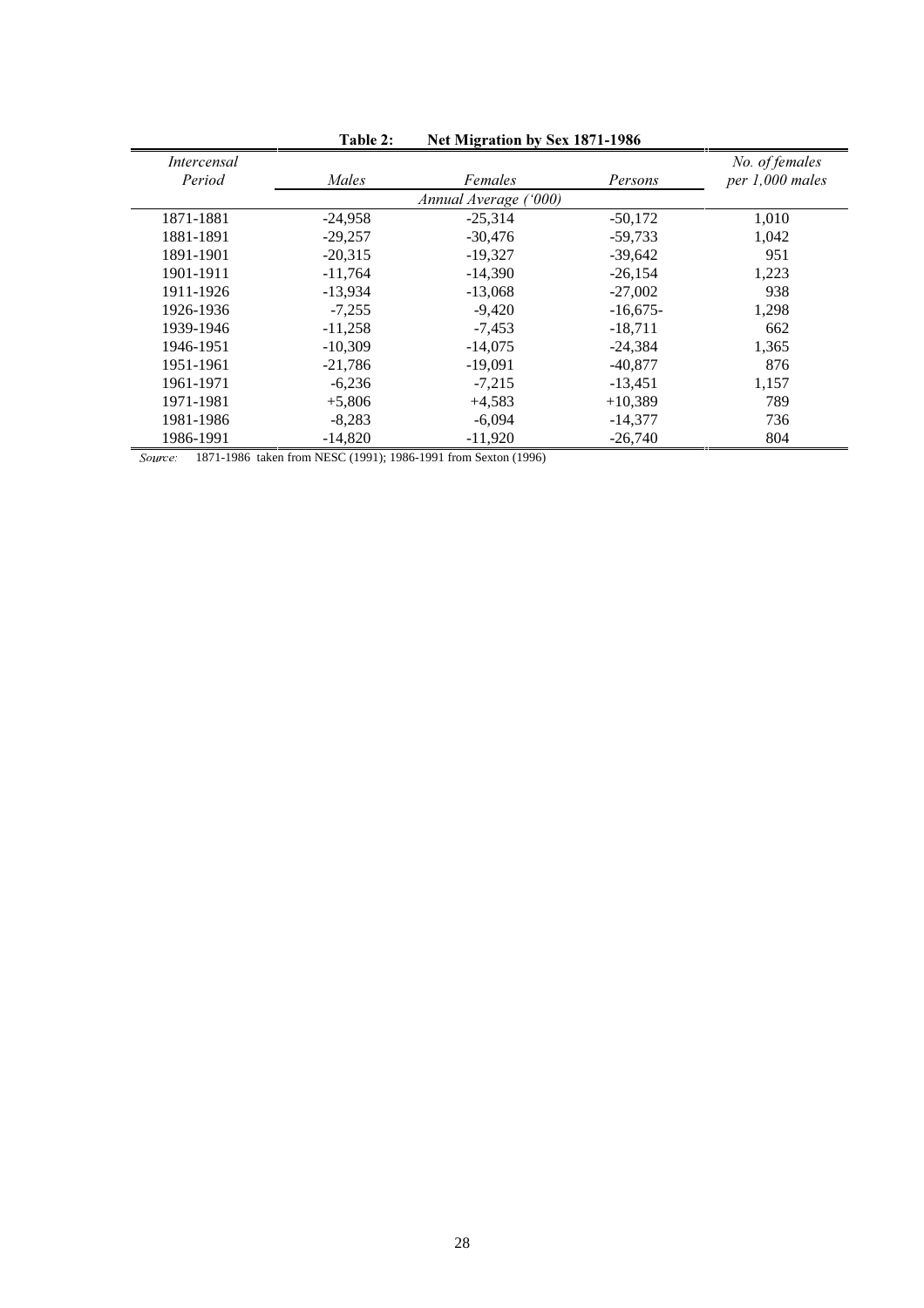|                    | $\cdots$ |          |          |          |         |          |
|--------------------|----------|----------|----------|----------|---------|----------|
| Persons            | 1946/51  | 1951/61  | 1961/71  | 1971/81  | 1981/86 | 1986/91  |
| (at end of period) |          |          | ^000)    |          |         |          |
| $0-14$             | $-4.4$   | $-22.9$  | $+23.1$  | $+47.4$  | $-6.3$  | $-9.3$   |
| $15 - 24$          | $-66.3$  | $-146.9$ | $-90.8$  | $-10.2$  | $-48.5$ | $-105.3$ |
| $25 - 34$          | $-43.6$  | $-140.0$ | $-64.7$  | $-1.1$   | $-19.1$ | $-35.1$  |
| $35 - 44$          | $-8.1$   | $-44.5$  | $+8.1$   | $+39.6$  | $-1.6$  |          |
| $45 - 64$          | $-3.7$   | 54.3     | $-15.8$  | $+9.8$   | $-2.9$  | $-1.2$   |
| $65+$              | $+9.6$   | $+11.5$  | $+7.3$   | $-18.2$  | $+6.5$  | $-7.4$   |
| Total              | $-116.6$ | $-397.1$ | $-132.8$ | $+103.7$ | $-71.9$ | $-133.7$ |
|                    |          |          |          |          |         |          |

Table 3: Net Migration Classified by Age for Intercensal Periods Between 1946 and 1986

Source: Taken from NESC (1991)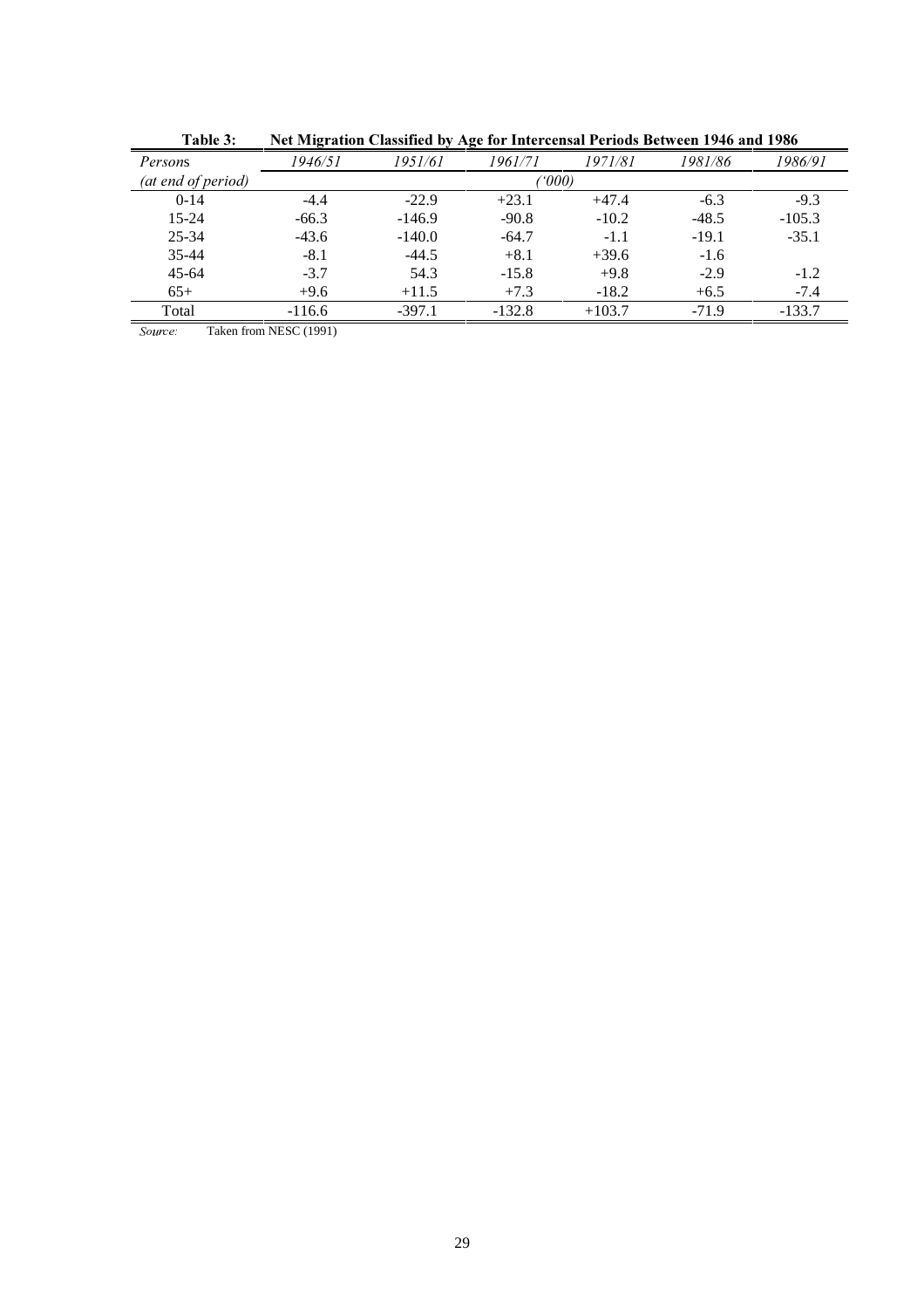|                 |              | Third Level    |               |
|-----------------|--------------|----------------|---------------|
| Year of Leaving | Second Level | Primary Degree | Higher Degree |
| 1980            | 1.7          | 8.0            | 17.0          |
| 1981            | 1.1          | 7.6            | 21.9          |
| 1982            | 1.8          | 8.1            | 18.8          |
| 1983            | 3.5          | 9.4            | 15.3          |
| 1984            | 4.1          | 14.3           | 19.4          |
| 1985            | 5.7          | 16.2           | 27.1          |
| 1986            | 6.1          | 19.5           | 24.4          |
| 1987            | 10.5         | 25.6           | 28.9          |
| 1988            | 14.7         | 26.1           | 27.6          |
| 1989            | 9.9          | 24.9           | 30.8          |
| 1990            | 8.1          | 19.0           | 24.1          |

Table 4: Percentage Emigrating of Second- and Third-Level Education Leavers

Source: Taken from O'Gráda and Walsh (1994).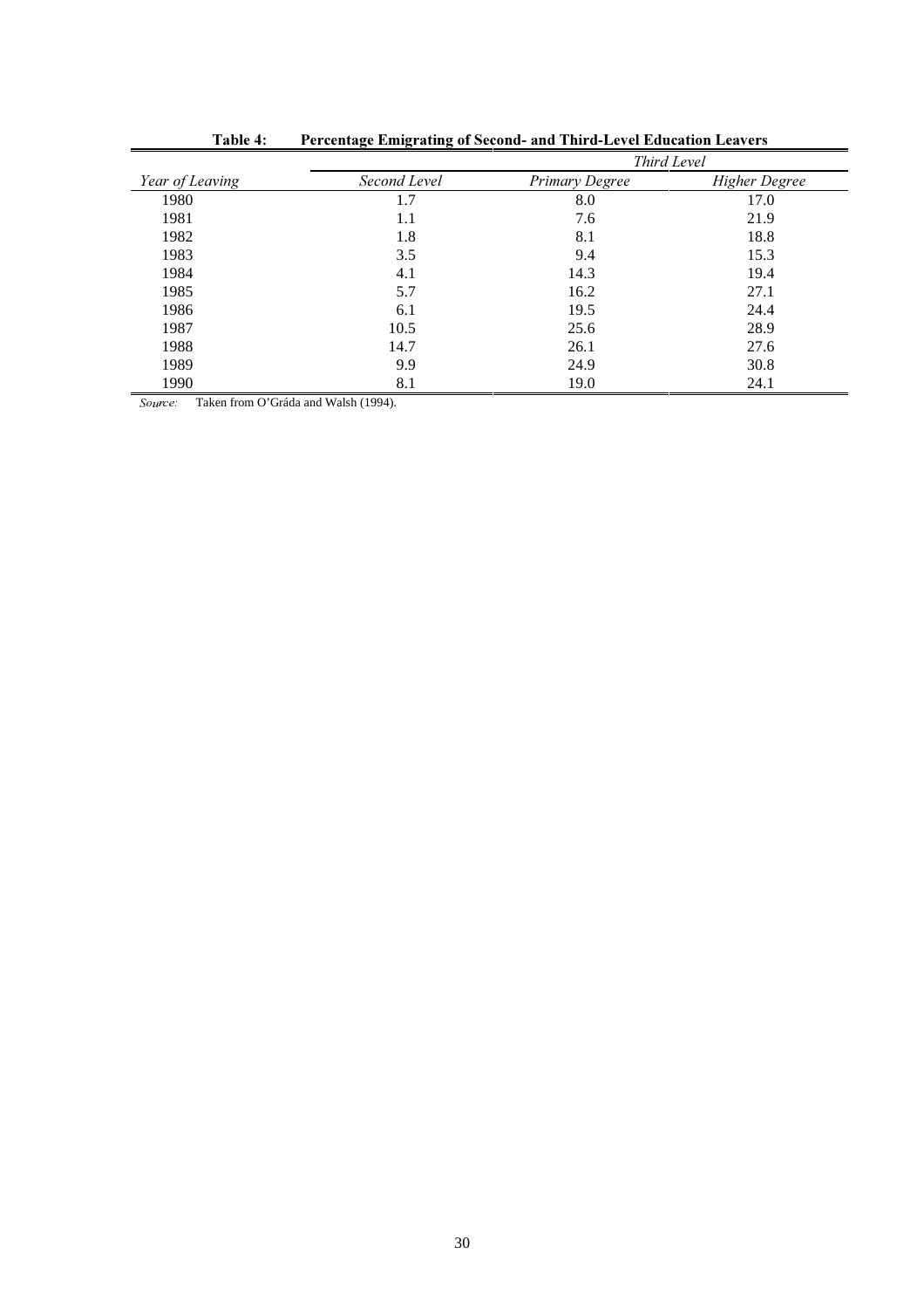|                |                   | Tapie 5:          |           | Accounting for the variation in Irish Enligration |           |           |            |
|----------------|-------------------|-------------------|-----------|---------------------------------------------------|-----------|-----------|------------|
|                |                   |                   |           | <b>Equation Number</b>                            |           |           |            |
|                | $\left( l\right)$ | (2)               | (3)       | (4)                                               | (5)       | (6)       | (7)        |
| Constant       | 6.382             | 6.091             | 7.987     | 14.041                                            | 6.192     | 4.597     | 3.749      |
|                | (2.00)            | (1.75)            | (2.10)    | (8.87)                                            | (1.05)    | (2.79)    | (1.41)     |
| <b>WDIFF</b>   | $-0.081$          | $-0.062$          | $-0.202$  |                                                   | $-0.005$  |           | $-1.45$    |
|                | $(-0.70)$         | $(-0.49)$         | $(-1.22)$ | $(-0.02)$                                         | $(-1.36)$ |           |            |
| <b>HTWDIFF</b> |                   |                   |           | $-0.0029$                                         |           |           |            |
| <b>UEDIFF</b>  | 1.814             | 1.851             | 1.467     |                                                   | 1.775     | 2.156     | 0.987      |
|                | (2.67)            | (2.53)            | (1.85)    | (1.65)                                            | (5.87)    | (1.95)    | $(-4.64)$  |
| DUM70s         | $-9.503$          | $-9.292$          | $-7.800$  | $-8.634$                                          |           | $-9.472$  | $-7.951$   |
|                | $(-7.93)$         | $(-6.84)$         | $(-4.40)$ | $(-6.01)$                                         | $(-7.34)$ | $(-7.92)$ |            |
| $\tau$         | $-0.422$          | $-0.417$          | $-0.533$  | $-0.592$                                          | $-0.499$  | 0.363     | $-0.244$   |
|                | $(-3.94)$         | $(-3.27)$         | $(-3.42)$ | $(-5.36)$                                         | $(-1.86)$ | $(-5.49)$ | $(-2.21)$  |
| $R^2$          | .865              | .888              | .885      | .858                                              | .751      | .880      | .916       |
| Method         | OLS.              | AR(1)             | AR(1)     | AR(1)                                             | AR(1)     | AR(1)     | <b>OLS</b> |
| Period         | 53-90             | 53-90             | 53-88     | 53-90                                             | 53-90     | 53-90     | 62-86      |
| $D-W$          | 1.31              | 2.28              | 2.27      | 1.96                                              | 2.03      | 2.34      | 1.79       |
| m 1            | $\sim$            | 1 TTT 1 1 /100 AV |           |                                                   |           |           |            |

| <b>Accounting for the Variation in Irish Emigration</b> |
|---------------------------------------------------------|
|---------------------------------------------------------|

Sources: Taken from O'Gráda and Walsh (1994).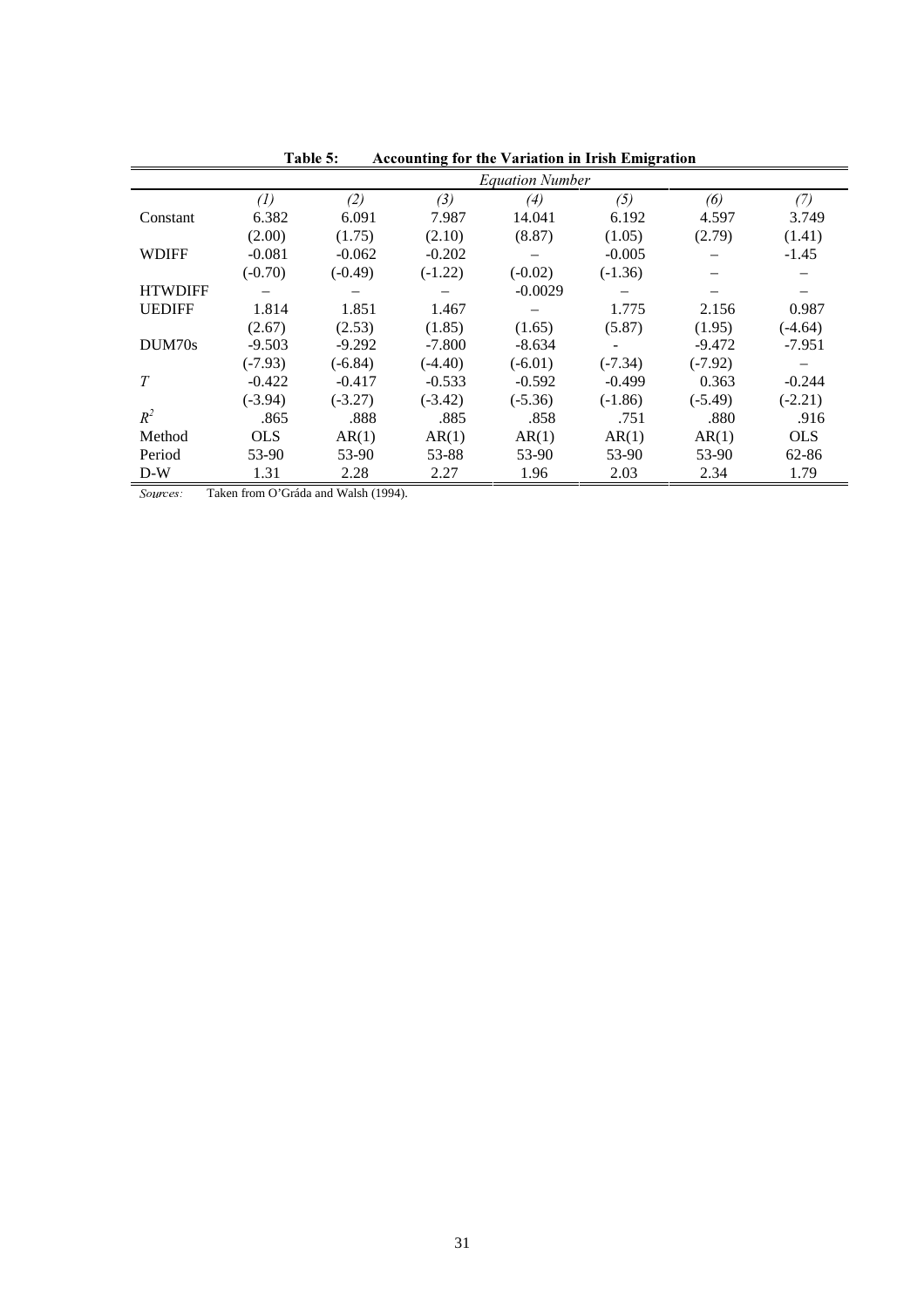#### **References**

Barrett, A. (1996) 'The Greencard Lottery Winners: Are They More or Less Skilled than Other Immigrants?, *Economics Letters*, 52, 331-335.

Barrett, A. and F. Trace (1998) 'Return Migration to Ireland in the 1990s', mimeo, Economic and Social Research Institute, Dublin.

Barry, F. and J. Bradley (1991) 'On the Causes of Ireland's Unemployment', Economic and Social Review, 22, 253-286.

Bradley, J., J. Fitzgerald, D. Hurley, L. O'Sullivan and A. Storey (1989) HERMES-Ireland, A Model of the Irish Economy: Structure and Performance, Dublin: Economic and Social Research Institute.

Borjas, G.J. (1987) 'Self-Selection and the Earnings of Immigrants', American Economic Review, 77, 531-553.

Boyer, G.R., T.J. Hatton and K. O'Rourke (1994) 'The Impact of Emigration on Real Wages in Ireland, 1850-1914' in T.J. Hatton and J.G. Williamson (eds.) Migration and the International Labour Market 1850-1939, London: Routledge.

Breen, R. (1984) Education and the Labour Market: Work and Unemployment among Recent Cohorts of Irish School Leavers, Dublin: Economic and Social Research Institute, General Research Series Paper No. 119.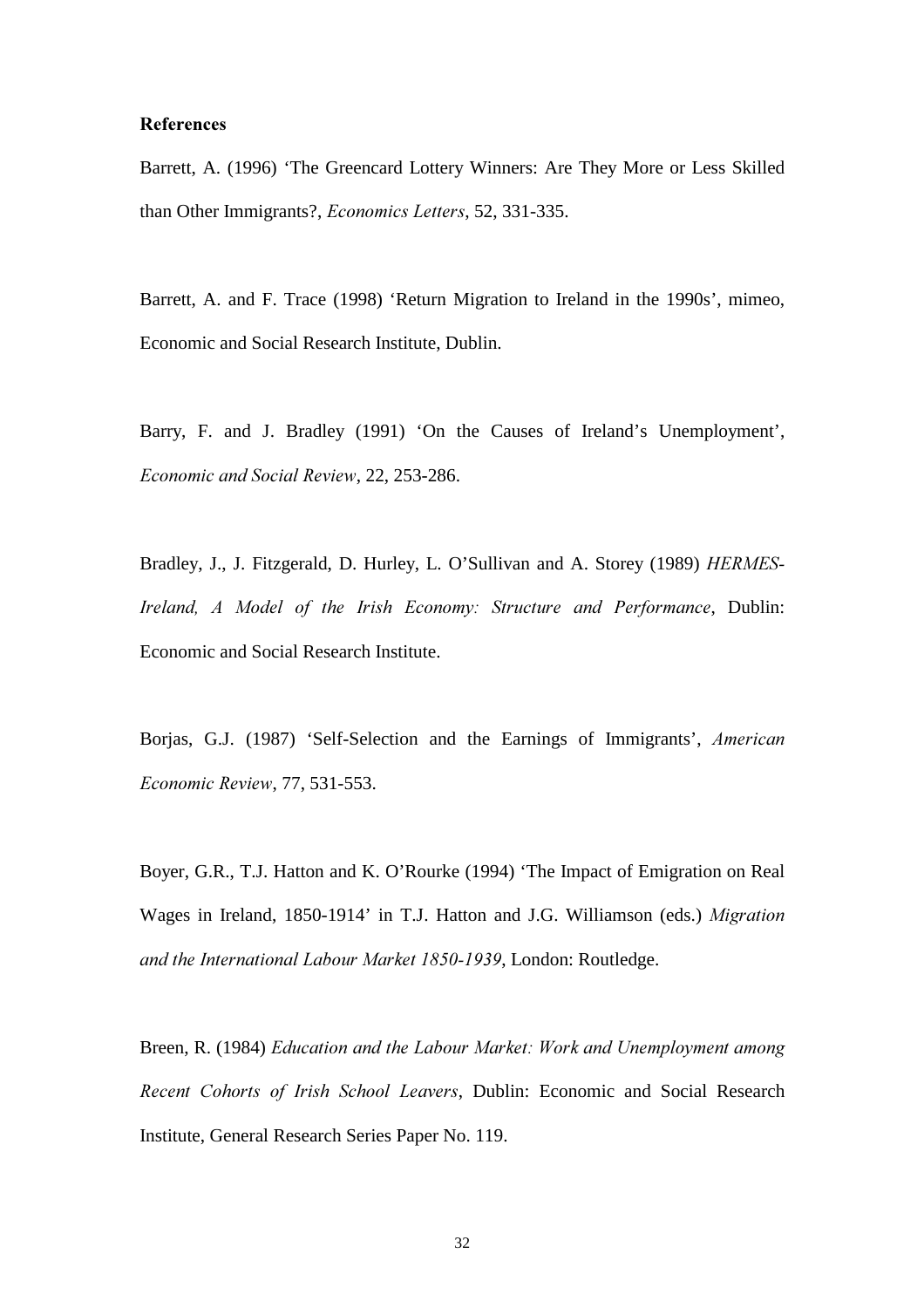Callan, T. and H. Sutherland (1997) 'Income Supports in Ireland and the UK', in T. Callan (ed.), *Income Support and Work Incentives: Ireland and the UK*, Dublin: Economic and Social Research Institute, Policy Research Series Paper No. 30.

Central Statistics Office (1997) Population and Migration Estimates April 1997, Dublin: Central Statistics Office.

Commission on Emigration and Other Population Problems (1956), Report, Dublin: Government Publications Office.

Corcoran, M.P. (1993) Irish Illegals: Transients between Two Societies, Westport, Connecticut: Greenwood Press.

Curtis, J. and J.D. Fitzgerald (1996) 'Real Wage Convergence in an Open Labour Market', *Economic and Social Review*, 27, 321-340.

Geary, P.T. and C. McCarthy (1976) 'Wage and Price Determination in a Labour Exporting Economy: The Case of Ireland', *European Economic Review*, 8, 219-233.

Geary, P.T. and C. O'Gráda (1989) 'Post-war Migration between Ireland and the United Kingdom: Models and Estimates', in Gordon, I. and A.P. Thirlwall (eds.), European Factor Mobility: Trends and Consequences, London, MacMillan.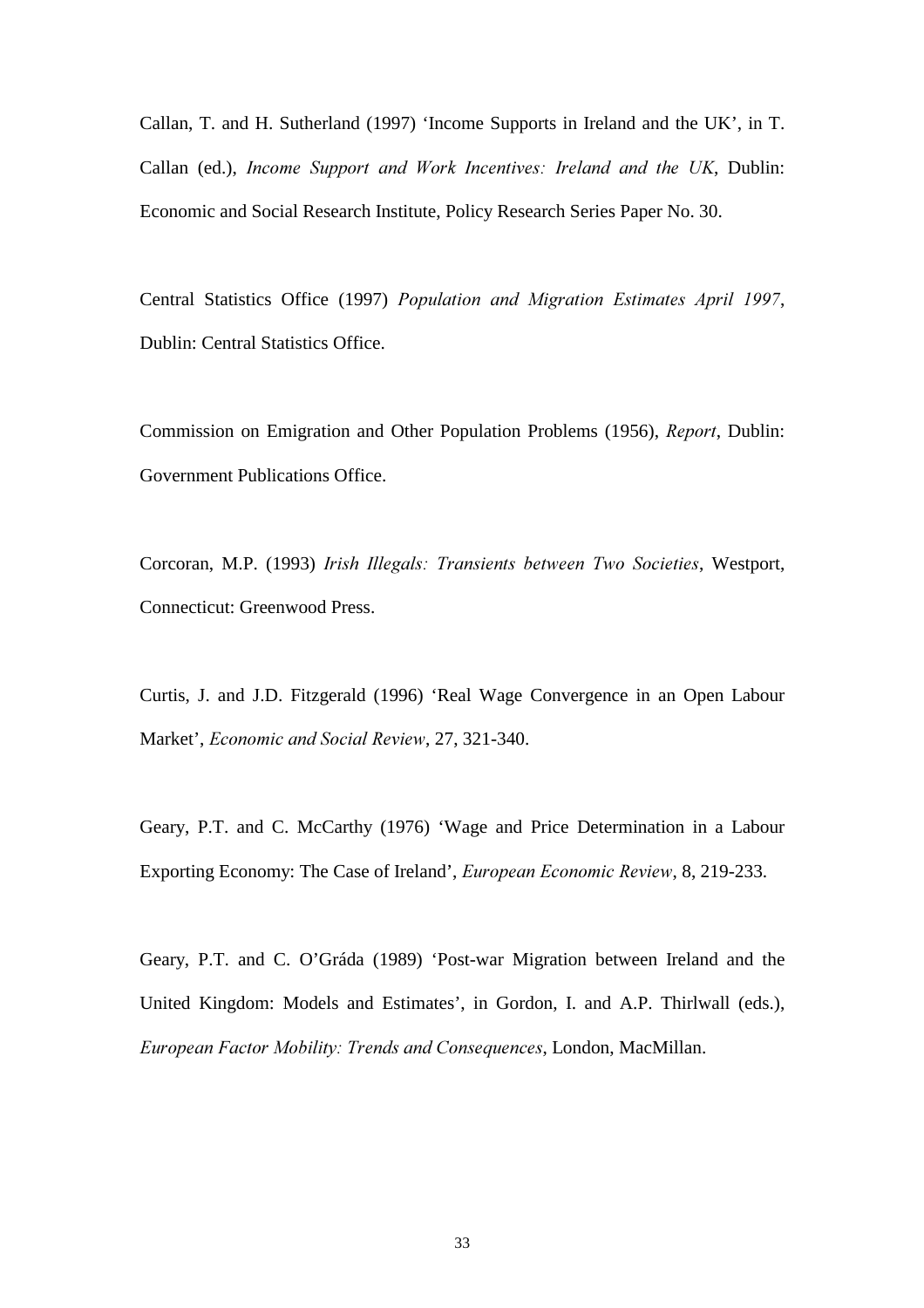Halpin, B. (1997) 'Who Are the Irish in Britain? Evidence from Large-scale Surveys' Working Papers of the ESRC Research Centre on Micro-social Change, Paper 97-15, Colchester: University of Essex.

Honohan, Patrick (1984) 'The Evolution of Unemployment in Ireland 1962-1983', in Baker, T., T. Callan, S. Scott and D. Madden (eds.), Quarterly Economic Commentary (May), Dublin: Economic and Social Research Institute.

Honohan, P. (1992) 'The Link between Irish and UK Unemployment', in Baker, T., S. Scott and S. Cantillon (eds.), *Quarterly Economic Commentary* (Spring), Dublin: Economic and Social Research Institute.

Hornsby-Smith, M.P. and A. Dale (1988) 'The Assimilation of Irish Immigrants in Britain', British Journal of Sociology, 39, 519-544.

Hughes, J.G. and B.M. Walsh (1976) 'Migration Flows between Ireland, the United Kingdom and the Rest of the World, 1966-71', European Demographic Information Bulletin, 7, 125-149.

Keenan, J.G. (1981) 'Irish Migration: All or Nothing Resolved?', *Economic and* Social Review, 12, 169- 186.

NESC (National Economic and Social Council) (1991) The Economic and Social Implications of Emigration, prepared for the Council by J.J. Sexton, B.M. Walsh, D.F. Hannan and D. McMahon, Dublin: National Economic and Social Council.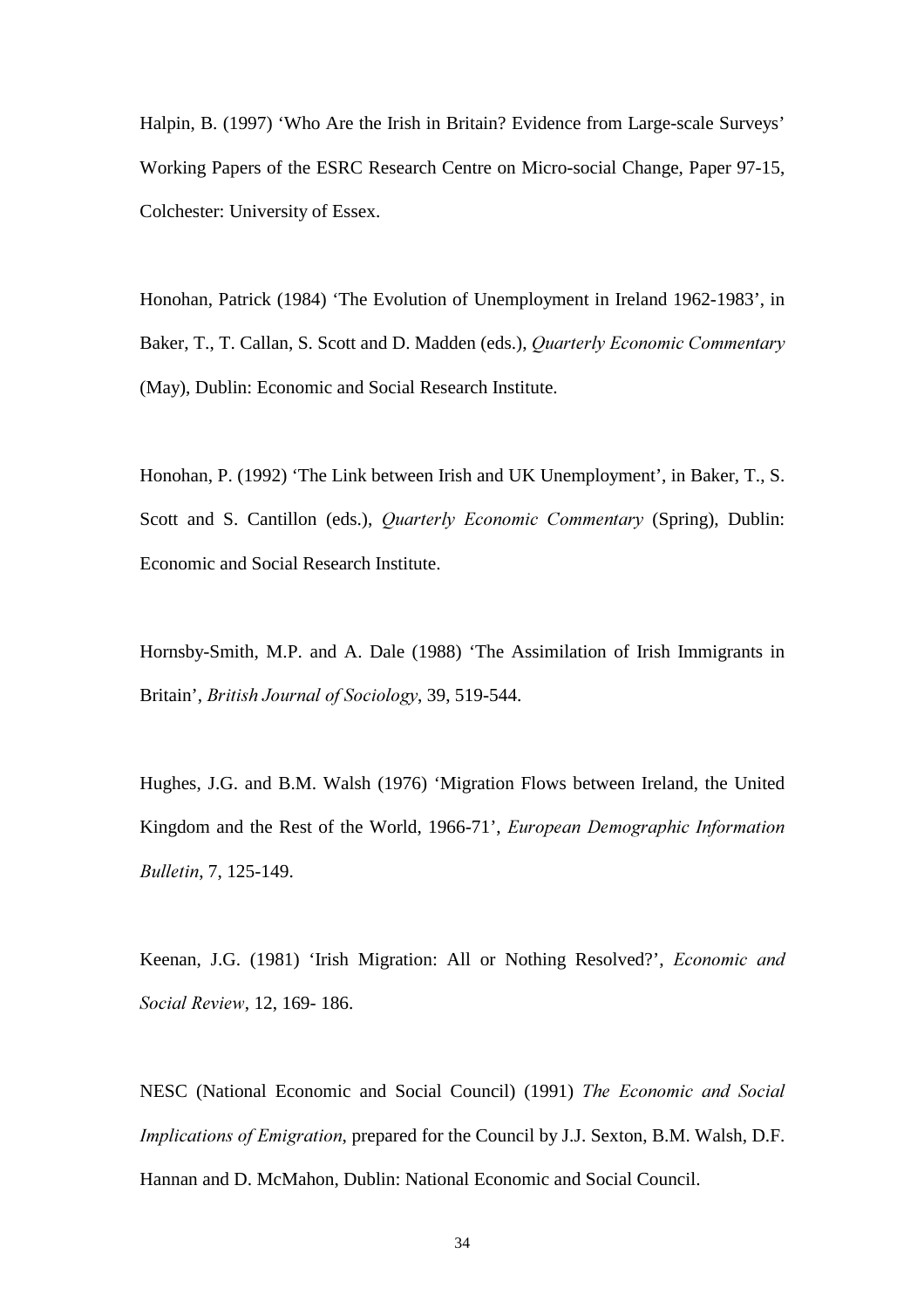O'Gráda, C. (1986) 'Determinants of Irish Emigration: A Note', International Migration Review, 20, 650-656.

O'Gráda, C. and B.M. Walsh (1994) 'The Economics Effects of Emigration: Ireland' in B.J. Asch (ed), *Emigration and Its Effects on the Sending Country*, Santa Monica, California: Rand.

O'Rourke, K. (1995) 'Emigration and Living Standards in Ireland since the Famine', Journal of Population Economics, 8, 407-421.

O'Rourke, K. (1994) 'Did Labour Flow Uphill? International Migration and Wage Rates in Twentieth Century Ireland' in G. Grantham and M. McKinnon (eds.) The Evolution of Labour Markets, London: Routledge.

Reilly, B. (1993) 'What Determines Migration and Return? An Individual Level Analysis Using Data for Ireland', University of Sussex, mimeo.

Sexton, J.J. (1997) 'Ireland', in Third Report for the OECD Continuous Reporting System on Migration (SOPEMI)', Paris: OECD.

Sims, C.A. (1972) 'Money, Income and Causality', American Economic Review, 42, 540-552.